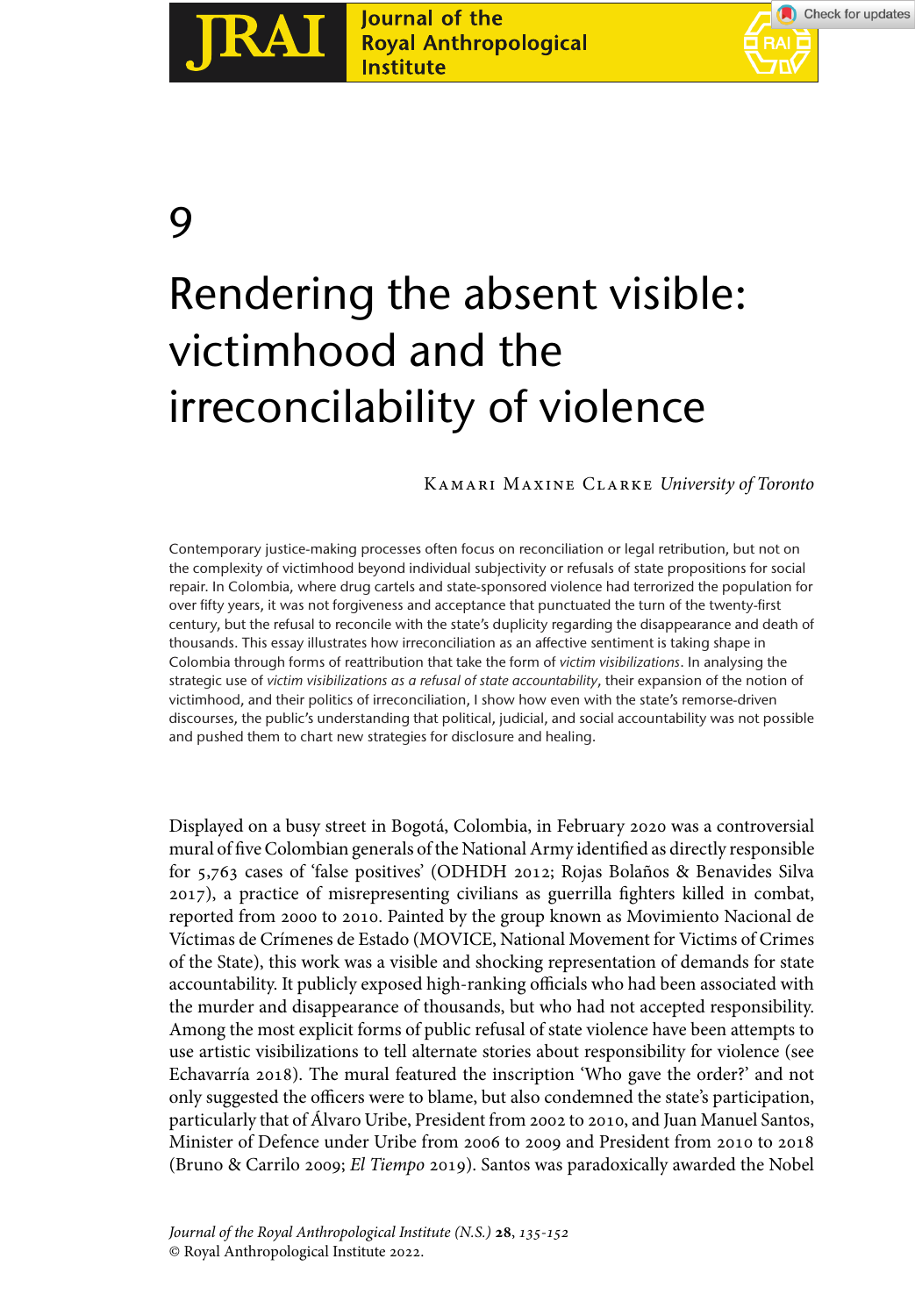Peace Prize in 2016 after leading the peace talks with FARC while also having been the Minister of Defence during the time of the false positives.

Beyond documenting these atrocities, MOVICE – an organization that represents victims and focuses on developing strategies to obtain truth, justice, and comprehensive reparation, and guaranteeing that crimes against humanity are not repeated – works with victims of violence to rearticulate memories in ways that are in sync with the realities of state power. By articulating the claim that the Colombian military has been the principal perpetrator of violence, the organization not only works with victims of forced disappearance to vindicate the memory of disappeared citizens, but also condemns the state for its lack of action (MOVICE 2020*b*). It attempts to *visibilize* questions such as: why were the missing detained? Why were they disappeared? Who ordered their disappearance? And what was the purpose of their disappearance? The imagery has been presented in galleries and exhibitions; in parks, city plazas, and universities; on the internet; and, in the era of COVID-19, it has been printed on personal face masks.

In response to the blatant accusations and through a human rights protection action, one of the officers demanded that MOVICE's Bogotá mural be removed, and a judge ordered it to be painted over and for the image to stop circulating. By the time this decision was made, members of the 13th Brigade of the National Army had already covered the generals' images with white paint (MOVICE 2020*a*).1 Despite the physical removal of the public mural, the image had an afterlife as people circulated it on the internet with impunity, rendering the attempt to remove it futile. Instead, online chats, WhatsApp postings, and Twitter and Instagram feeds discussed the need for state actors to take responsibility for the murders, disappearances, and cover-ups, without which these publics would refuse to accept the prevailing state explanations.

On 12 February 2021, the Special Jurisdiction for the Peace (SJP) presented its report, No. 033/2021,<sup>2</sup> on 'deaths unlawfully presented as in combat'. This case is part of the struggle of dozens of mothers and victims of the false positives who led the 'Who gave the order?' campaign. The document became a key element in the investigation and an element of national controversy. Although it sought to present to the public how the cases were being prioritized, it announced that after the verification of new sources and databases, the total number of victims of this crime had increased to 6,402 people killed by the Colombian army. This was 4,154 more individuals than the 2,248 that the Office of the Attorney General had originally announced. The report found that 78 per cent of the cases occurred between 2002 and 2008, and that 66 per cent of the victims who were extra-judicially executed by state agents died in ten of the country's thirty-two departments. The magnitude of such a finding encouraged the victims' organizations that led the 'Who gave the order?' campaign to launch a new campaign of irreconciliation known as the 'Campaign for the Truth' (MOVICE 2017). On 7 March 2021, they reproduced the mural in recognition of the revised number of victims and the expectation that it will continue to increase. MOVICE's statement of irreconciliation is clear: as long as the SJP does not produce results or uncover where the order came from, the campaign will continue to question the responsibility for these crimes and to render forgiveness a matter of irreconcilability.

By 'irreconcilability' here I am referring to the practices of refusal in which, following Mookherjee (introduction to this volume), one refuses to carry out magnanimous performances of forgiveness. What we see are refusals to engage on those terms and instead attempts to address the ongoing impunity for decades of injustice through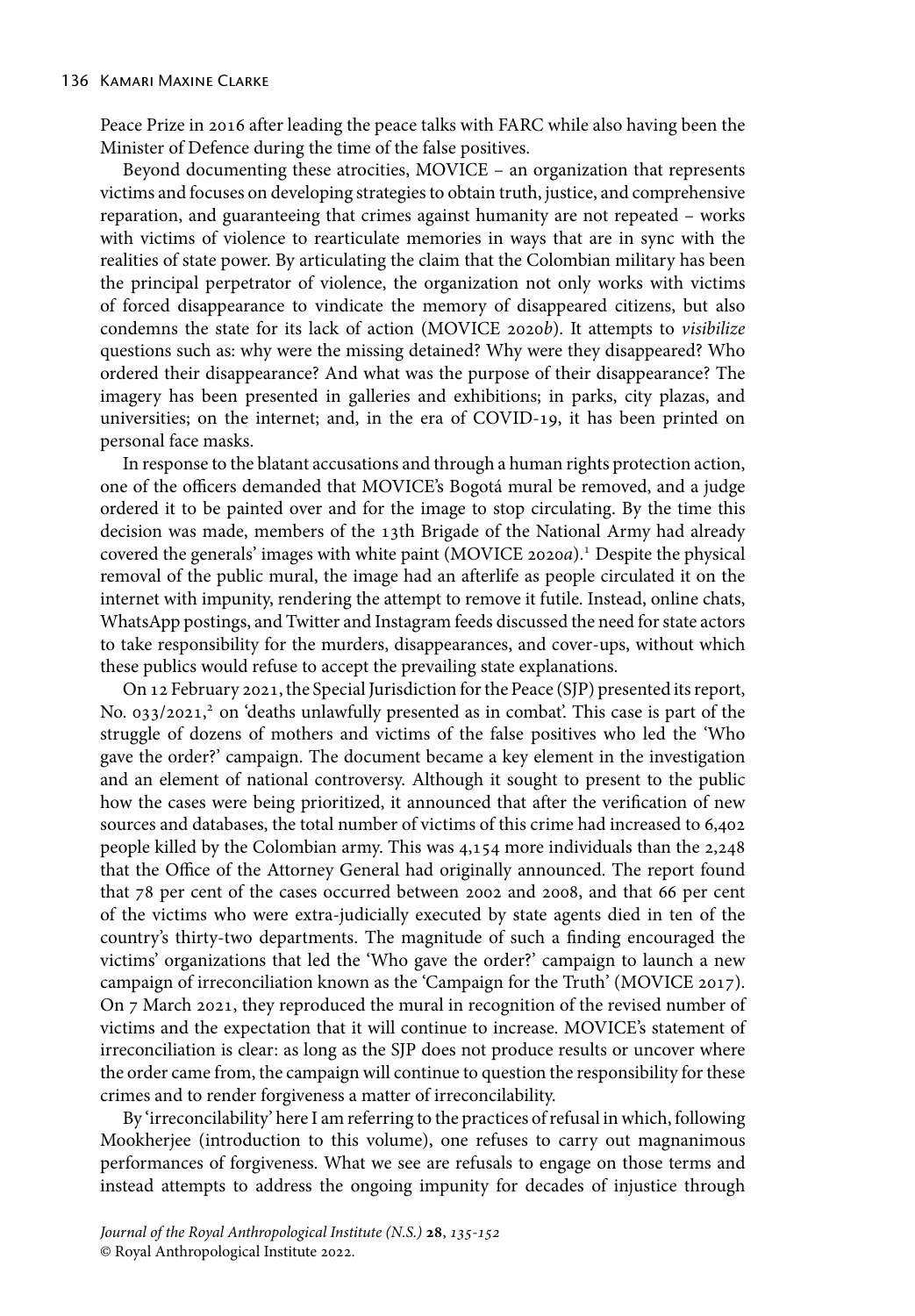the resistance of what Buthpitiya (this volume) refers to as the resistance of the violence of 'peace'. In this essay, this resistance takes the form of irreconciliation as an aesthetic, political, and conceptual engagement with injustice through ongoing demands for greater accountability and the call for new domains for inscribing justice using contextually relevant strategies. The decade of false positives on which the mural focuses is just one of many violent periods that many Colombians have endured and that have shaped people's senses of there being lack of accountability for ongoing violence.

A significant period of mass violence began in Colombia in the mid-1960s as a sustained war between the Colombian government, various paramilitary groups, and left-wing guerrilla groups, one of which is known as the Revolutionary Armed Forces of Colombia (FARC), as well as drug and crime organizations (Leech 2011; LeGrand 2003; Wickham-Crowley 1991). Between 1964 and 2020, over 3 million people were displaced and 220,000 were killed; between 1970 and 2015, there were approximately 60,630 victims of forced disappearances in Colombia (CNMH 2014*a*). Understood as a crime against humanity, forced disappearances infringe on the basic right to life, human dignity, liberty, autonomy, and personal security; the right not to be arbitrarily detained; the right to due process; the right to recognition as a person before the law; and the right to humane treatment in detention (Amnesty International 2020; CNMH 2013; Trial International 2020). It involves cruel and degrading treatment of both the victim and their family members, who are condemned to the uncertainty of not knowing the whereabouts of their loved one (CNMH 2014*a*). These disappearances, followed by state truth, reconciliation, and forgiveness projects, allow us to reflect on how contemporary state projects narrativize the transition from violence to its eradication.

By criticizing what they see as a lack of appropriate state measures to make perpetrators of mass violence accountable for their crimes, various publics in Colombia have engaged in memorializations to visibilize wrongdoing as refusals of both the state-sponsored truth commission and the subsequent peace agreement between the Colombian government and the FARC in 2016 (Calle 2015; Marín 2018; Wallace 2017: 24-57). These visibilizations reflect public acts of reattribution that refuse not only the state's articulations of supreme legality, but also its overtures to reconcile past violence through new hybrid judicial initiatives, unless those initiatives recognize the responsibility of high-ranking leaders for that violence.

When, having conversations during a research exchange with the Transformative Memory Project, I asked Seth from MOVICE whether taking over large swathes of city walls for graffiti visibilizations was legal, he quickly responded, 'It was not legal for the military to kill civilians, so why should they worry about the legality of their graffiti?'<sup>3</sup> Instead, he insisted, 'Future victims have the right to protect themselves with information and murdered victims have the right to express themselves in the symbolic worlds of their loved ones'. What was important for Seth was that families see their loved ones vindicated in the identification of those responsible for the crimes.

In March 2020, the MAFAPO<sup>4</sup> mothers, an organization affiliated with MOVICE, worked with designer Eduard Barrera to create a face mask featuring images of the generals and the inscription 'In the face of so much silence, we will not be quiet' (SEMANA 2020). This very bold, visible, and personal refusal to accept the legitimacy of false positives might also be seen as an attempt to personalize a narrative about violence, corruption, and concealment and open it to public scrutiny. As we shall see, this form of refusal rejects the law's narrow focus on individual perpetrators, instead demanding the unveiling of state complicity, while calling for an expanded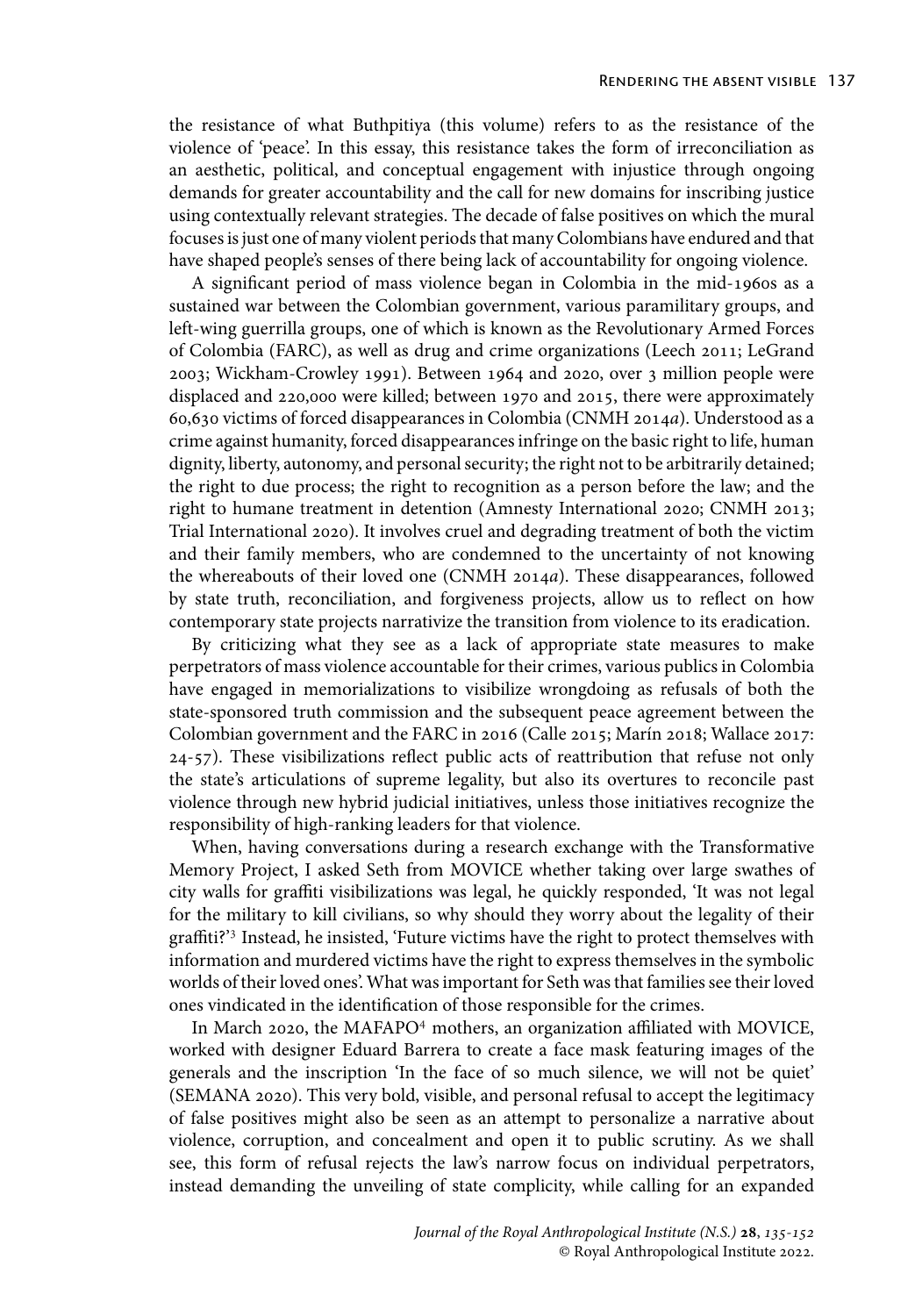understanding of victimhood that narrows the distance the law has wedged between victims and their surviving families. Ultimately, this refusal demands a rethinking of the limits of reconciliation in mass-atrocity contexts.

For forgiveness and social transitions from state-led violence to be deemed legitimate, those who have suffered its consequences need to see governmental initiatives as worthy of supporting (Andrews 1999; Pettigrove 2006; Riaño-Alcalá & Baines 2017). However, the opposite happened in Colombia's 2016 referendum, when 50.2 per cent voted against a peace deal with the FARC. Many Colombians said they voted 'no' because it was too lenient towards both the rebels and the state. In the absence of reckonings, the families and loved ones of those victimized by violence have taken a politico-affective approach that I call 'reattributive irreconciliation'. This form of irreconciliation is not simply a benign response to perceived injustice. Rather, by counteracting the 'theatre of reconciliation' that state agents are seen as staging, it reflects a call for accountability in relation to and beyond the state. It also insists on an expansion of victimhood from the individual to a collective politics through which the families of the murdered and disappeared are promoting a new type of accountability (Mendeloff 2009).

This involves transforming the presumably corporeal dead from their status as materially absent to asserting their central presence in the family and region's body politic. Thus, both the refusal of the singular subject as the only 'victim' and the disclosure of truth about the lives of the disappeared are interrelated in ways that extend their physical existence with the lives of those who represent them. By expanding the domain of victimhood to include families and loved ones, survivors refused the narrow concept of an individualized victim, expanding the category to include those who suffered loss as proximate victims (Crapanzano 2011; LeGrand, van Isschot & Riaño-Alcalá 2017; Riaño-Alcalá 2006; 2013). Victimhood came to be seen not as passive loss or a discursive performance but as the material transference of the deceased to the bodies of the living. What unfolded was irreconciliation – a form of refusal to accept the status quo and to forgive – and demands to learn from and narrate the struggles of those who lost their lives. Victimhood was displayed and asserted with emotional force, a manifestation of embodied refusals that I have elsewhere referred to as 'affective attribution' (Clarke 2019).

Affective attribution takes place when people protest and re-signify assignations of culpability and come to terms with loss. It can also involve displacing state structures and narratives with other formations, such as people's courts, alternative policing, new adages, extraordinary forms of visibilization, and so forth. These formations compel people to contend with loss, anger, and the memory of violation. In this regard, this essay explores how through extraordinary forms of visibilization, affective attribution can lead to the refusal to forgive as well as a politics of irreconciliation that holds out for a better outcome in terms of justice. By exploring the deployment of victim visibilization in Colombia, instead of telling a story about the reconciliation of loss and suffering that accompanied many state truth and reconciliation projects, this essay examines the refusal to accept violence as an epistemological assertion. This is an approach that demands a new conception of humanity through a new road to justice.

In Colombia, where drug cartels and state-sponsored violence terrorized the population, it was not forgiveness and acceptance that punctuated the turn of the twenty-first century, but the refusal to reconcile with the state's duplicity regarding the disappearance and death of thousands (McCormack 1999; Sánchez & Camacho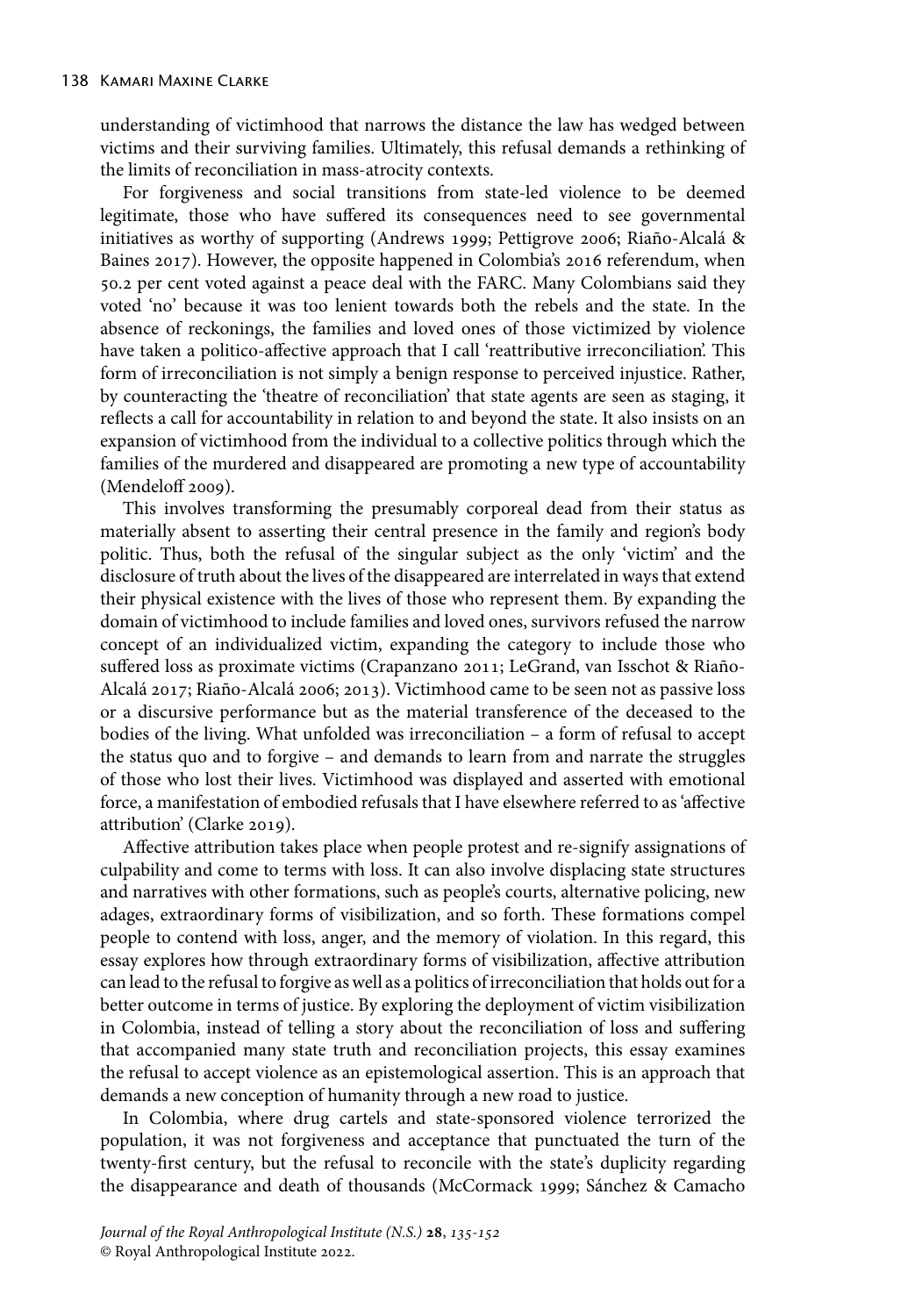2008). Even with the state's remorse-driven discourses on the need for accountability for the violence, the public's expectation that political, judicial, and social accountability was not possible pushed them to chart new strategies for disclosure and healing. In Colombia, irreconciliation reigned and people found new ways to forge a path forward.

# **Irreconciliation: embodying humanity through the lifeworld of another**

Over the past twenty years, the human rights literature has expanded to explore institutions and social movements focused on both retributive and restorative justice as the answer to how people reconcile material loss and transformations of the missing following mass-atrocity violence (Garbett 2017; Llewellyn & Howse 1998; Llewellyn & Philpott 2014; Rotberg & Thompson 2000). These strategies of reparation of sociohuman relationships have spanned truth-based reconciliation strategies as well as various acknowledgements of wrongdoing, forgiveness, remorse, and renunciation (Amstutz 2007). However, in Colombia, the state is not seen as having disclosed the full truth, admitted wrongdoing, or held its agents responsible for the violence they committed.

Many scholars interested in forgiveness in relation to truth and reconciliation commissions (TRCs) remind us that forgiveness does not involve denial. Instead, it involves 'giving up hope for a better past' and 'a means by which the legacy of past wrongdoings is redeemed' (Amstutz 2007: 561; see also Andrews 1999; Bartel 2018; Jeffery 2017). These authors argue that through a combination of truth telling, repentance, remorse, renunciation of vengeance, as well as the cancelling of what is seen as a deserved penalty, forgiveness can be a useful tool in addressing/managing histories of political violence and oppression. Yet many agree that the application of forgiveness presents challenges in the political realm. These challenges range from confusion over who should offer forgiveness to who should receive it (Amstutz 2007; Bartel 2018; Crocker 2000), as well as how victimhood should be articulated and what its limits are (Andrews 1999; Lupton 2014).

These ambiguities are not insignificant. Many scholars, including Hannah Arendt (1958), Donald Shriver (1998), and P.E. Digeser (1998; 2003; 2004), had previously explored this role of forgiveness in politics. For Arendt, forgiveness was linked to human action and agency. Humans are unable to control the outcomes of processes that initiate with an action. Thus, the consequences of actions are unpredictable and irreversible. These unexpected outcomes may result in unhappy or unfortunate consequences for others. Arendt, therefore, finds a solution to the predicament of human action, suggesting that the antidote is presented as forgiveness (Lupton 2014). For her, forgiveness is offered as a way of making amends for the harm caused by the action. In this regard, Shriver suggests that there are four dimensions of forgiveness: the first is given in an agreement between the parties about something from the past that is best left behind; the second is an abandonment of the feeling of revenge; the third is empathy towards the humanity of the enemy that allows for a healthy coexistence in the future; and the fourth seeks to renew the fractures generated by an enmity. For Digeser, forgiveness re-establishes a relationship after a transgression has occurred. Thus, forgiveness becomes a mechanism by which the victim acknowledges the harm and decides to release the transgressor from the moral debt that has been owed. Here forgiveness implies a change of heart which casts doubt on its application to a political context. And forgiveness in politics entails leaving resentment aside. Once forgiven, the transgressor is treated differently. These approaches to forgiveness can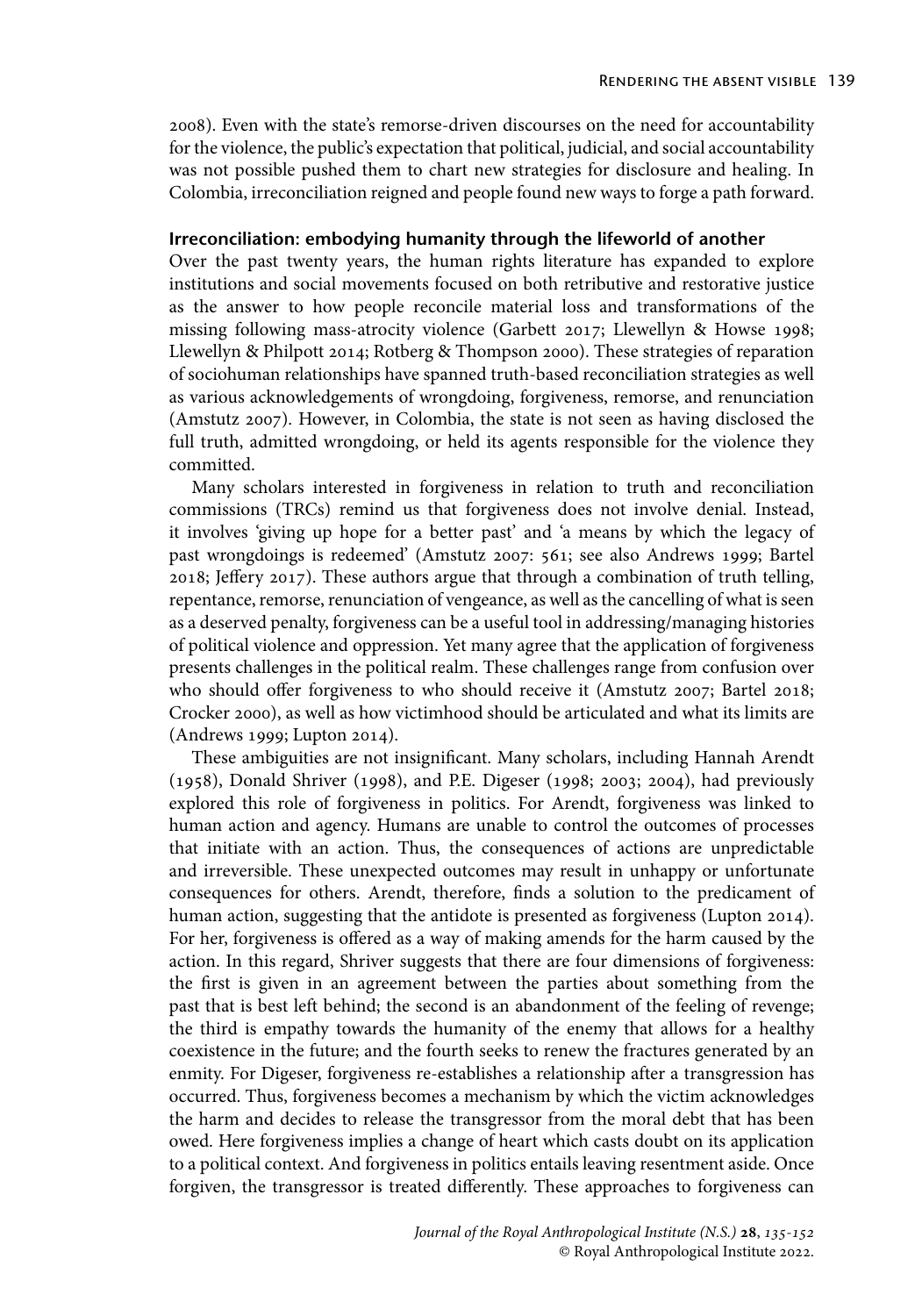be seen, following Mark R. Amstutz (2007), as missing a key element of forgiveness: the cancellation or mitigation of penalty, remorse, or repentance. In this light, many view the acknowledgement of wrongdoing through these elements as the foundation of forgiveness and without them see any attempt to reconcile wrongdoing as falling short of this goal. Thus, as noble as such aspirations for political forgiveness may be, a slow and growing interest in questioning reconciliation and forgiveness projects has begun to take root and has led to increasing attention to the politics of unforgiveness. This exploration of unforgiveness has highlighted the moral dimensions of resistance and resentment. Among the most compelling work on this topic has been the introduction of irreconciliation through the language of refusal.

Audra Simpson's (2017) anatomy of refusal offers insights into the ways that longstanding dispossession of Indigenous lands is engaged through a politics of refusal to be folded into settler colonial lifeworlds. Others, such as Martha Minow (2002), examine the successes and shortcomings of the South African TRC and highlight the way that particular moral, psychological, and religious responses produced the ideal tropes that drove its work. This, along with works by Thomas Brudholm (2006) and Jean Améry (1980 [1966]), as well as various critical interventions by Jacques Derrida (2001), Michael Herzfeld (2009), and Walter Reich (1990), point to important scholarly questions about unforgiveness. They also raise the need to explore what it means to feel, refuse, and embody those components of ourselves that speak to our humanity and the affective strategies through which people engage in acts of unforgiveness. As we will see in Colombia, affective displays of refusal through unforgiveness manifest in widespread memorializations aimed to counter the state's inaction.

Public mobilizations represent ways of reckoning with irreconcilability of a social condition that lacks accountability for violence. Part of the problem is that criminal law and its related legality presumes that law works on behalf of society. This sphere of justice making also produces displays and performances of justice. It carries legal rules through which to render decisions on guilt and to parse accountability, but what it does not do is to provide the ability to narrate that loss in affectively structured ways. The law does not exist to eradicate that pain and replace the loss. The law exists to ascertain the culpability of the accused. Who committed the crime? When? And how? And though legal accountability of perpetrators is symbolic of the state's commitment to address violence against the violated, family members understood that Colombia's history required a way to address criminal responsibility for violence that not only narrativized the role of rebel groups and child soldiers as perpetrators, but also identified the state and its complicity as core considerations in the complexities of responsibility for violence.

# **Histories of violence and attempts at justice**

While forced disappearance has been a recurrent phenomenon in armed conflicts, the situation in Colombia has been placed in the spotlight because of its magnitude and consequent impact on the daily life of Colombians (Bushnell 1993; Shultz *et al*. 2014). According to the National Centre for Historical Memory (Centro Nacional de Memoria Histórica) in Colombia, there are 55,012 cases of people who have been disappeared (CNMH 2014*b*). Of these, eight out of every ten people who are reported to have gone missing have disappeared in the last twenty years (CNMH 2014*a*).

Between 1970 and 2000, reports of missing people were prosecuted as kidnapping or understood as 'presumed dead' (CNMH 2014b).<sup>5</sup> After 2000, forced disappearance was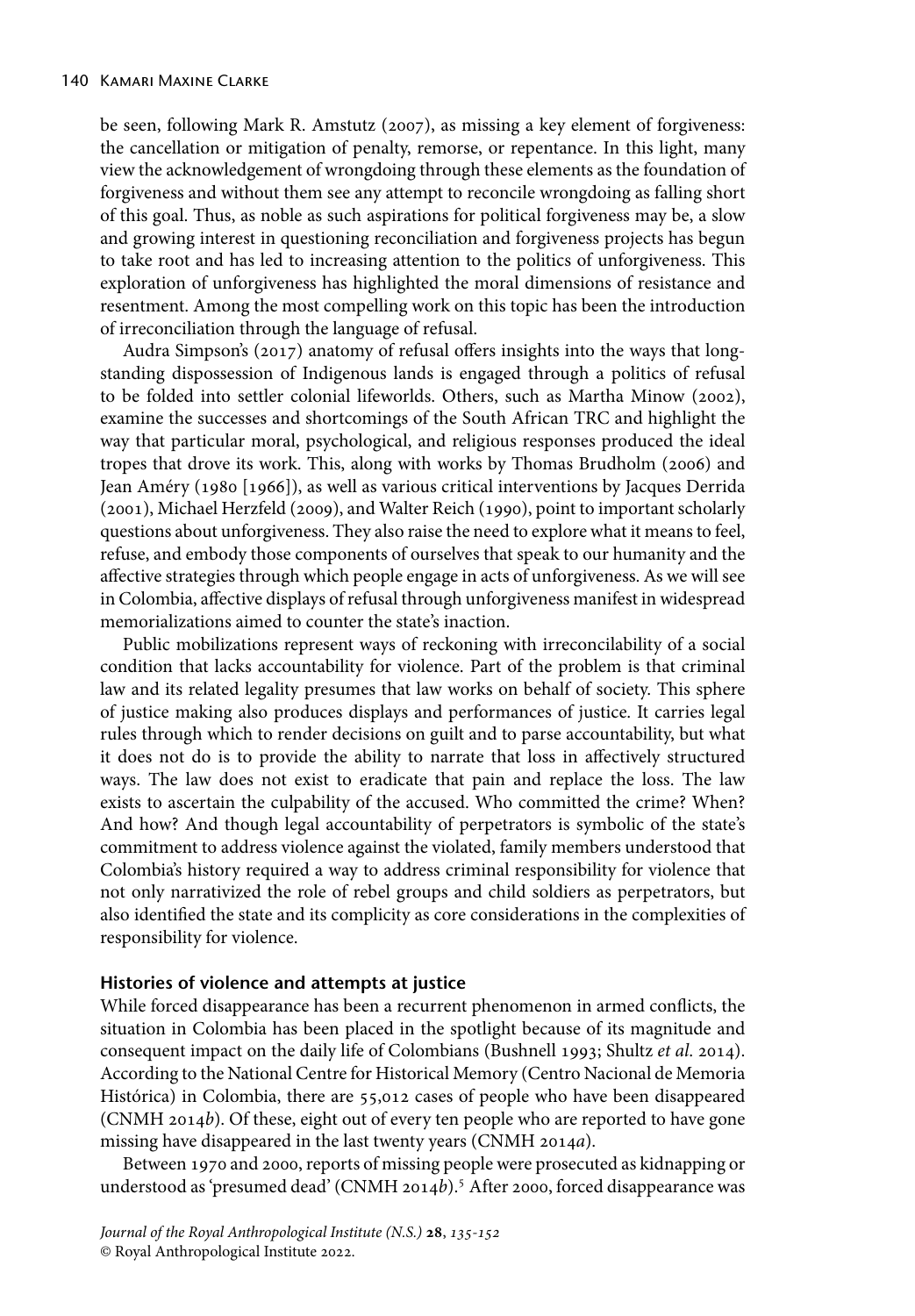incorporated into the Colombian Penal Code to describe an individual who is deprived of his or her liberty by another person followed by the refusal to inform others about the victim's condition or whereabouts (Albaladejo Escribano 2009). Forced disappearance can be perpetrated by the state, a political organization, individuals who belong to illegal armed groups,<sup>6</sup> state security forces, or public officers.<sup>7</sup>

In general, violence in Colombia has been perpetrated by both state and non-state actors: drug-trafficking organizations, residents, the paramilitary, and some military forces all played an important role in shaping this crime. According to the CNMH, in 51.4 per cent of the cases recorded (between 1970 and 2015), it has not been possible to establish who the perpetrator was (CNMH 2014*a*). Their data show that approximately 13,562 people (46.1 per cent) disappeared because of the illegal action of paramilitary groups; another 5,849 (19.9 per cent) due to guerrilla action; 2,598 (8.8 per cent) at the hands of demobilized groups; and 2,368 (8 per cent) as a result of the actions of the military forces. Finally, there were approximately 4,686 (15.9 per cent) cases that corresponded to unknown armed organizations in the country (CNMH 2014*a*). The narratives that accompany these statistics suggest that the violence was not arbitrary but emerged from a history of displacement, forced labour, inequality, and the ongoing resort to various illegal activities such as drug trafficking by members of rebel movements and by agents of the state (Cotte Poveda 2007; Pecaut & González 1997).

Despite the development of transitional justice mechanisms in Colombia during the 1980s and 1990s, they were not seen as producing emancipatory possibilities (LeGrand 2003). Nor did they enable transitions from violence to peace. Rather, by leaving unanswered questions about the responsibility for violence and the location of the missing, the mechanisms reified otherness and created distance from the actual histories of violence. Families, civil society organizations, and members of the public involved in activism demanded that the state be held accountable for the missing, and that in the absence of declarations of responsibility, they should contribute to the search for the missing (Barrera Berrio & Medina Alvis 2011; Dejusticia 2010; SEMANA 2014).

In addition to applying pressure to contend with the problem of forced disappearance as a crime, Law 589 of 2000 established mechanisms for the prevention of crime and protection of victims' rights. One important development was the Commission for the Disappeared, established as a permanent body to locate people who are presumed missing. Constituted by judicial organizations, such as the Attorney General's Office, non-governmental organizations, associations of families of missing persons, and forensic institutions, its objective was the investigation of the crime of forced disappearance, designing and implementing the National Plan for the Search for Disappeared Persons, and setting up investigation groups for specific cases related to missing people (FGN 2017). Owing to the number of corpses recovered from mass graves, Law 589 also mandated a National Register of Disappeared Persons. This data reference information system has as its main objective the identification of non-identified bodies that are taken to the Institute of Forensic Medicine.<sup>8</sup> The law created a mechanism for the protection of the property of missing persons and, through this system, family members can administer and dispose of the victim's property. This law was important as it enabled the recognition of enforced disappearance as an independent crime, leading to the development of mechanisms such as the National Register of Disappeared Persons. Such actions were made possible through the government's issuance of Law 1448 of 2011, known as the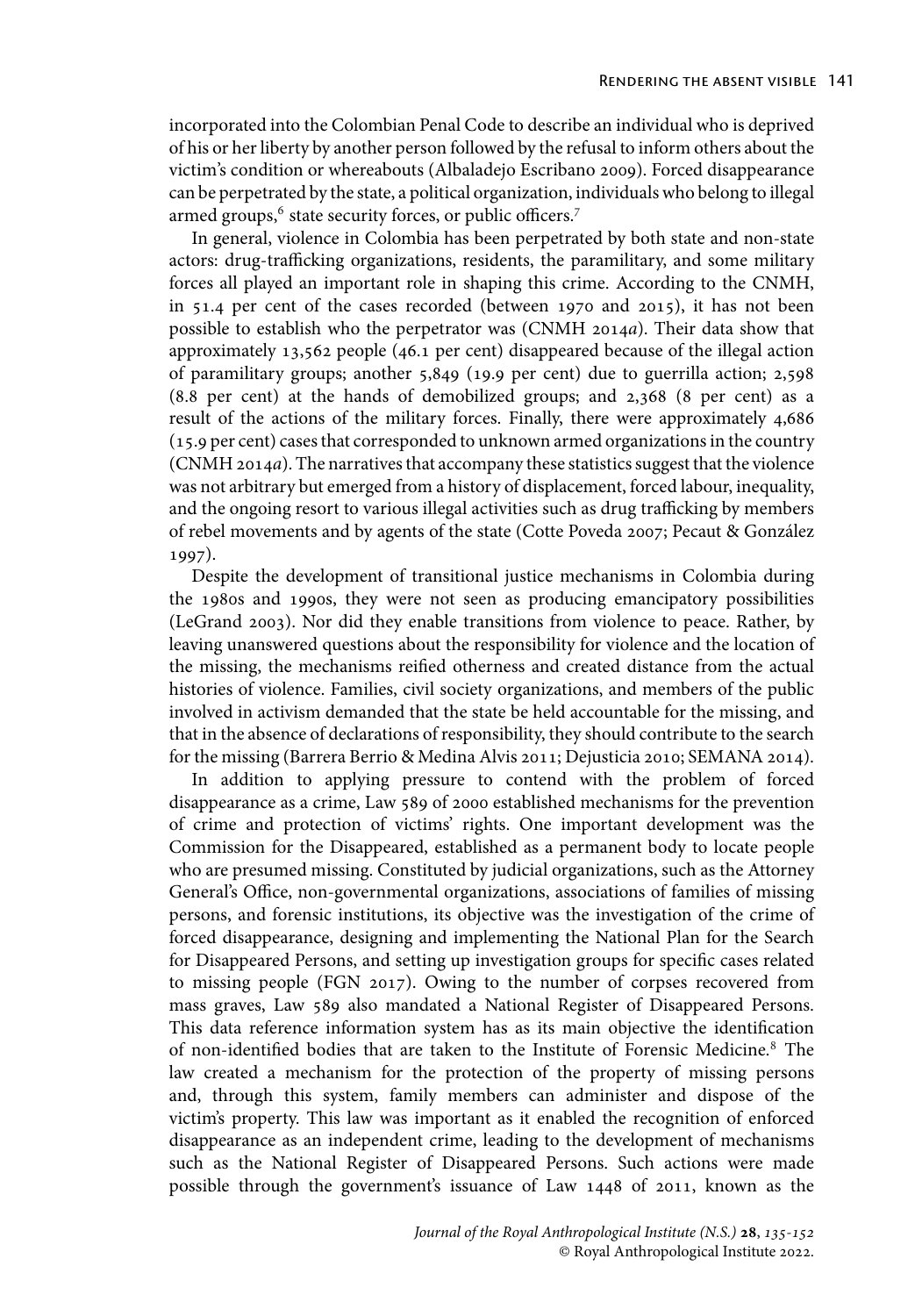Victims' Law, which recognized victims' rights and guarantees. By recognizing the need to guarantee memory reconstruction as a right to the production of truth (Monroy 2019), the Victims' Law defines judicial and administrative actions aimed at assisting victims and repairing harm using economic means. It also recognized the importance of symbolic reparation by creating a National Day of Memory and Solidarity with Victims. Celebrated each year on 9 April, it assigns the status of 'victim' to those people who suffered individual or collective harm as of 1 January 1985.

Yet many victims refused this overture and argued that the implementation of these measures was slow and insufficient due to the lack of political will, limited resources, and legal shortcomings. In response, wide-scale public mobilizations contributed to significant institutional, social, and judicial reckoning, starting with various demobilizations of the FARC and leading to the commencement of the 2012 negotiations towards a Peace Agreement, which lasted for at least four years.<sup>9</sup> The negotiations ended with the signing of an historic agreement on the end of conflict and cessation of hostilities and surrender of weapons on 26 August 2016. On 2 October 2016, the Colombian people voted in a referendum asking if they wanted to implement the agreements signed in Havana. A slight majority of 50.21 per cent of the population opted for 'no', rejecting the original text. Finally, on 24 November 2016, a General Agreement for the Termination of the Conflict and the Construction of a Stable and Lasting Peace was signed (Colombian National Government & FARC-EP 2016). Among the agreements was a plan for comprehensive rural development, political participation, and an end to drug trafficking.

Following the signing of the Peace Agreement, the Colombian state established a mixed transitional justice project that combined various administrative institutions with judicial and extra-judicial measures. They established a Truth, Coexistence, and Non-Recurrence Commission (Truth Commission); a Unit for the Search for Persons Presumed Disappeared in the Context and by Reason of the Armed Conflict (UBPD in Spanish); and the SJP. Ultimately propelled by public engagements, the peace deal led to governmental commitments to mechanisms for economic and political rights, universal education in rural regions, subsidies for the development of former rebels, and access to clean drinking water.

Despite these measures of the last four decades, some Colombians refused to engage with the theatres of the TRCs and insisted on highlighting the state's failure to protect those whose lives were wrongly taken and to account for their whereabouts – irrespective of their revolutionary or non-revolutionary goals. From that indignation emerged a counter-movement demanding not only the right to know about the conditions of violence that led to the loss of loved ones, but also that state actors locate the bodies of the disappeared and allow for proper burials of those victimized (LeGrand *et al*. 2017; Riaño-Alcalá 2006; 2013; Riaño-Alcalá & Baines 2012). Part of this movement was built through the representational labour of those loved ones who remain. This labour has been central to calls for state action and accountability in Colombia throughout the decades of armed conflict, especially in regions that have been most violently impacted. In what follows, however, I will focus on just a few contemporary efforts that prioritize the essential role of ending state impunity and stamping out the exceptionalism of leaders whose actions were seen as contributing to Colombia's violence and enforced disappearances, while also asserting their own status as 'victims' under particular circumstances.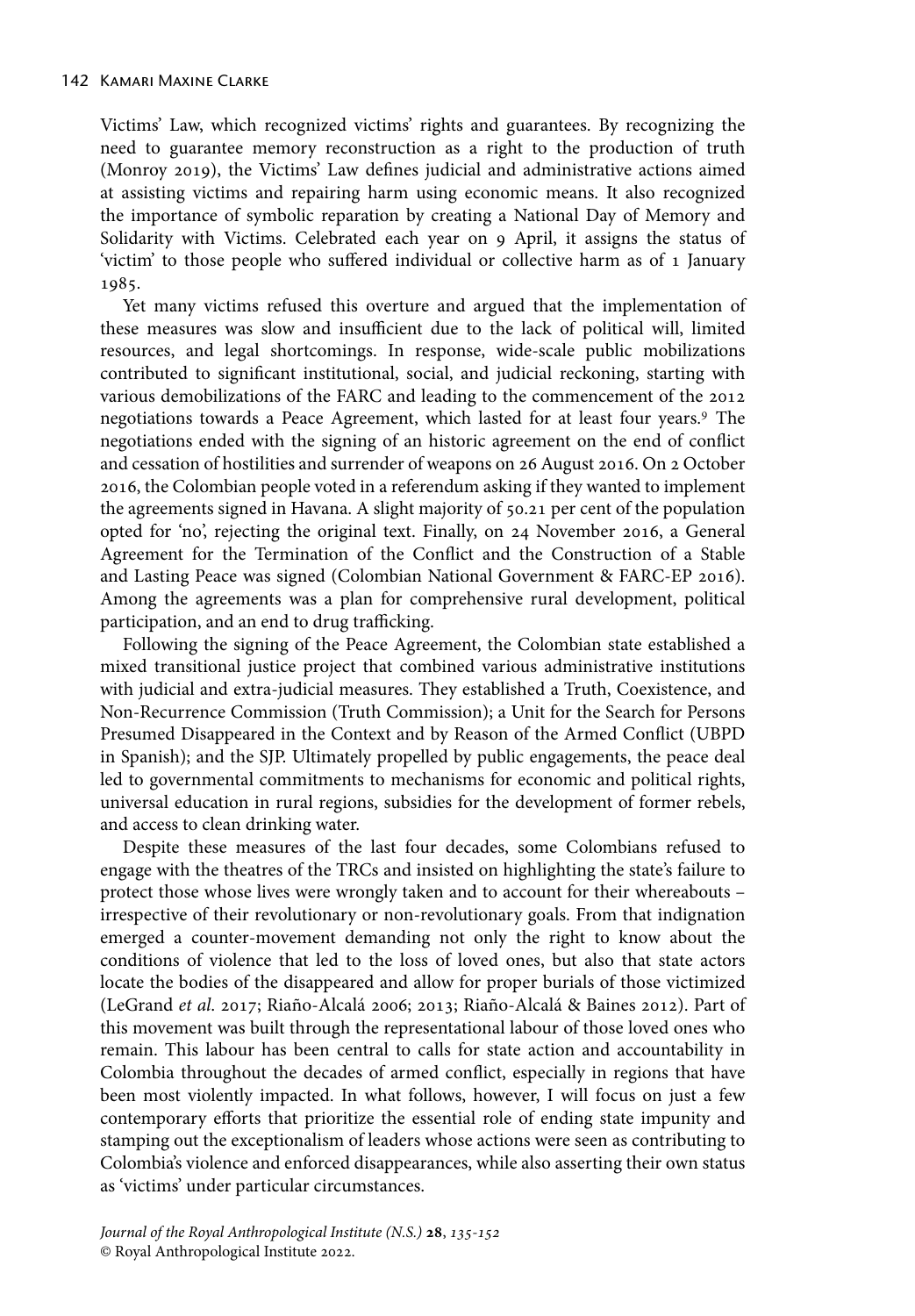# **Visibilizing victimhood: the response to false positives**

Fair Leonardo Porras, a 26-year-old male who suffered from learning difficulties and had the cognitive capacity of a 12-year-old, was an inhabitant of Soacha, Colombia, a predominantly working-class municipality on the outskirts of the city of Bogotá. In 2008, state agents reported him and eleven other individuals to be insurgency rebels who roamed the country killing innocent people. The Second Division of the army in Norte de Santander killed them at least 600 kilometres away from their home (CNMH 2017). Upon realizing that the Porras situation was not an isolated case, nineteen mothers from Soacha who had lost their children during this period and under the same circumstances mobilized hundreds of mothers, fathers, wives, sons, and daughters to spread the word that their relatives had also disappeared or were killed in so-called operations against criminality (MAFAPO 2018). They began a struggle to reclaim the names of their sons whom the National Army had murdered and then presented as guerrillas who had been killed in combat.

In response to the production of state misrepresentations, MAFAPO has used various acts of refusal, including mobilizations, artistic representations, and symbolic commemorations to resist state narratives of who was to blame for the violence. One of its most representative activities is known as the 'Costurero de Memoria' (Sewing Box of Memory). This is a collective that sees itself as victims of enforced disappearances. It emerged from the initiative of a mother whose three daughters had been disappeared. To help her heal from this loss, she made a blanket out of their clothes, and the practice spread. During weekly gatherings, members of the group offered participants the opportunity to share stories of the disappearance of their children, husbands, or brothers while they sewed as a form of catharsis (Agamez 2019*a*).10 MAFAPO mothers also made and embroidered fabrics representing the criminal events that surrounded the fictionalized story the state told about their loved ones. The mothers insisted that while it may be useful to speak using statistics, they wanted their work to lead to the visibilizations of the lived worlds of the missing, and in doing so allow their sewing to reflect their suffering, to reflect the way that they, too, were victims of mass-atrocity violence. These acts of refusal illustrate how feelings about and perceptions of justice can be communicated through presenting, signalling, performing, and remembering the missing or murdered.

In one photographic series, 'Madres Terra', fifteen MAFAPO mothers undressed and covered all but their faces and arms with soil, symbolizing the resistance and rebirth of women who lost their families, with whom they engaged in re-narrativizing their memories (Agamez 2019*b*). These portrayals were compiled by artist Carlos Saavedra to represent what many within their constituencies saw as the ancestral relationship between mothers and the earth as sources of life, while others described it as an act of burying. Whatever the interpretation of the imagery, the depictions were shocking and emotionally laden with loss. Indeed, it was not just the disappeared who suffered the indignities of unfreedom but also those who remained behind.

These visibilization projects open up spaces for making sense of the way that women's suffering, survivors' suffering, stands in for a new formulation of victimhood. For example, Blanca, a member of the MAFAPO Foundation, stressed how being part of this association has helped her healing process:

The fact is that I have changed 100 per cent. Yes, I am not the same as I used to be. I used to laugh, I used to make fun, I used to go out, but not anymore. I want to be here in the house locked up …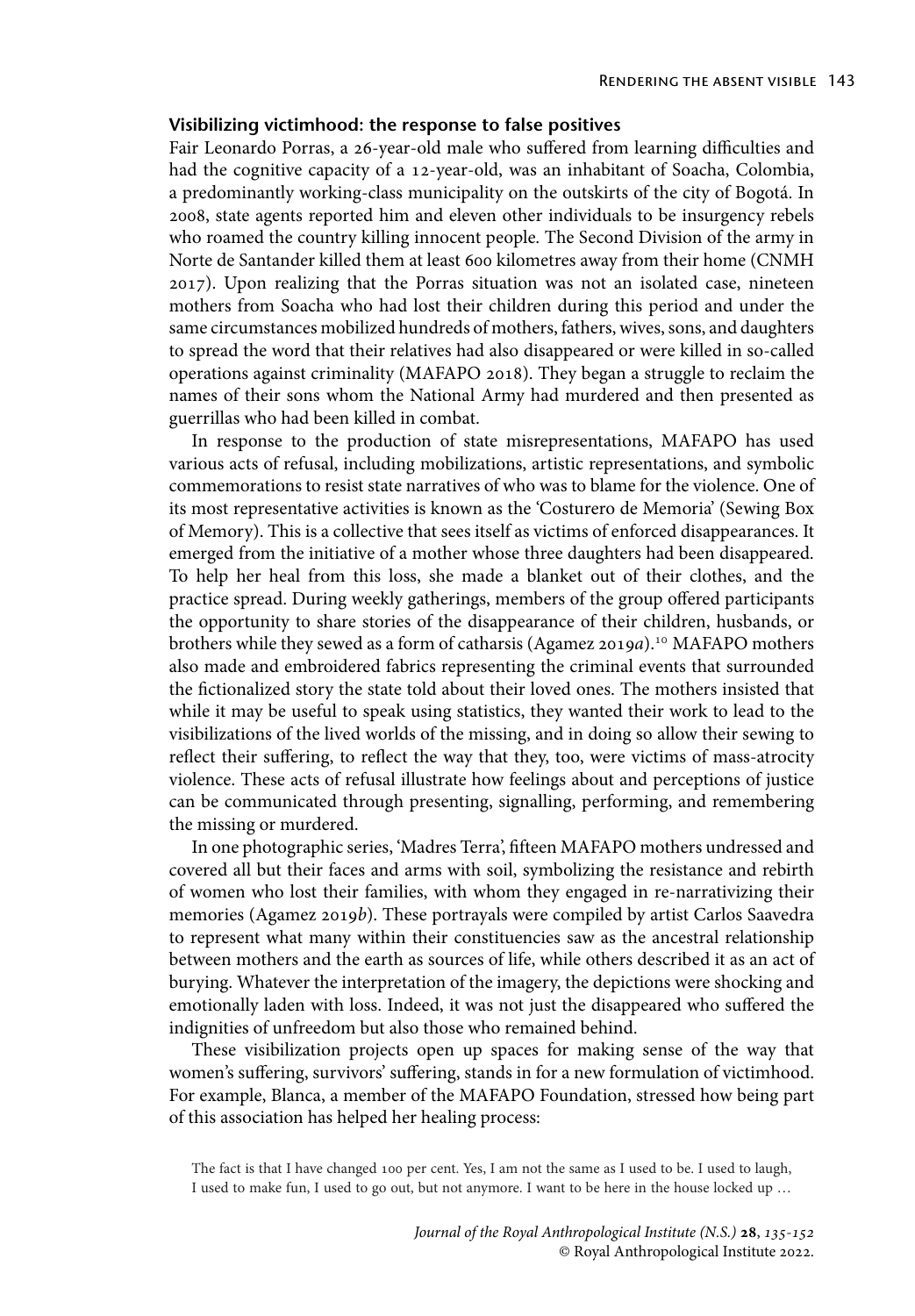You know what makes me happy? When I meet the mothers of Soacha. Sometimes we cry together, sometimes we laugh, sometimes we fight, and that is my happiness … They are the engine of my life. My '*cuchi* Barbies' [old Barbies]. I am happy with them. I meet them and we talk, we talk, but then I leave, and I feel sad again, melancholy.

Cecilia, also a member of MAFAPO, emphasized accountability when she spoke of the group's importance to her: 'Why have I not withdrawn from MAFAPO? Because I will continue in my fight until I find out who the Army Chief was, I mean, who gave the order to kill my brother. I will not rest until I know'.

In the visibilizations and statements about their feelings of loss, victimization, and state duplicity in regard to the false-positive narrative, the members of MAFAPO reinscribe culpability, or reattribute guilt, onto members of the state. This act of reattribution was also a strategy used by MOVICE, the group behind the controversial mural. Prior to the COVID-19 pandemic, we witnessed MOVICE collaborating with artists and galleries to display photos that exposed Colombia's history of violence. After the National Government implemented a COVID-19 lockdown, MOVICE helped facilitate a project called 'Memoria en Casa' (Memory at Home), in which participants in various cities set up altars in their homes, displaying pictures and objects of their missing loved ones and exhibited them on social media and the organization's website.<sup>11</sup> By using photos of those victimized as tools of visibilization, truth, and transformation, their surviving family saw themselves as advancing memories that they feared the state would erase through false representations. And while these memorializations were erected to preserve the memories of loved ones, they also sought to extend the memory of the missing into the pain of those left behind (Ortiz Cassiani 2015). As one member of MOVICE said, 'We display the garments and trinkets and photos of the missing in order to show that their disappearance continues to cause us sorrow and pain. The display of our loved ones in this way is our effort to share our suffering with each other'. Such visualizations of loss are also social claims to suffering (Riaño-Alcalá & Baines 2017).

These practices have a long history in the tradition of Catholic memorializations of the dead in Latin America that actively engage in rituals to connect the corporally dead with the living (Cherry 2004). Various vigils and life celebrations attempt to bring comfort and accompany the family in their grief and to negotiate the future direction of the soul so that it may reach peace and resurrection. These rituals include erecting altars in dedicated public places or in individual homes, as well as gathering at the graves of loved ones and bringing personal objects of the departed such as T-shirts, caps, photos, trinkets, food, and drinks to honour the memory of their dead. What emerges through these activities and their regional variations is a ritualized notion of suffering as an affective burden of the living, but, in the case of contemporary visibilizations of victimhood, articulated within everyday practices. These practices take shape across kinship networks and especially in the context of families of women. Through these kinship networks, we see an analytic linkage between the role of the divine, social respectability, and the suffering of individual women and mothers.

Memorializations are produced in spaces within which people can recognize each other through the dynamics of kinship relations. These spaces involve the co-presence of the corporally dead and the living as well as the omnipresence of suffering. Colombian healing networks position the visibilization of art as central to the journey of suffering. They show that the 'victimhood' narratives being articulated through the visibilization movement in Colombia and other parts of Latin America reflect the transference of memories of the disappeared to mechanisms (photos, trinkets, etc.)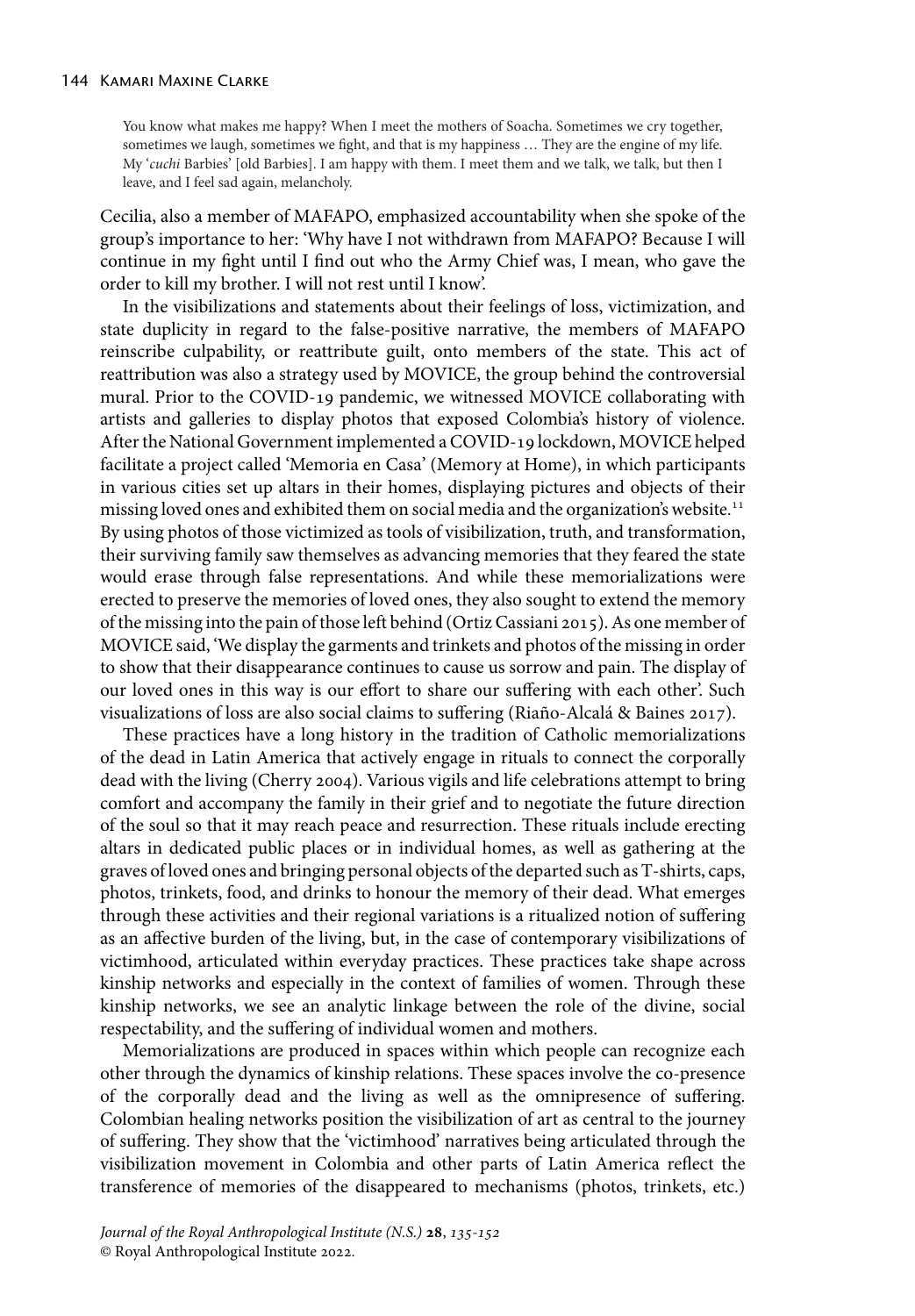that are embodied and used to keep the disappeared alive. What such visibilizations offer us, then, are everyday ways that people reattribute responsibility towards the state, and while doing so they create openings through which to engage with each other in the aftermath of violence. These various initiatives create a space of remembrance that is also a contested domain and does two things at once. It allows for the memory of the disappeared to be displayed and worn with honour, but it also allows the disappeared to be embodied in the lifeworlds of living agents, who, through a call to rectify their pain, refuse state solutions and instead demand the re-narrativization of their story. It is no surprise, therefore, that the emergence of such grand and coordinated victim visibilizations have led to the reclaiming of space in the name of the disappeared, following Catholic traditions of symbolic representation. From large museum exhibits to grand murals on city streets to in-home memorials, large-scale victim visibilizations articulate a form of irreconciliation that is not merely about the binary distinction between individual death and suffering from that loss. Rather, the intersubjective nature of suffering allows us to see how loss is expressed through new formations of personhood and how those recalibrations of personhood shape new sociopolitical realities, new support structures, and multiple perspectives through which to understand the paradoxes of loss and new configurations of possibility. Such arguments allow us to consider the limits of forgiveness and the need to consider new forms of reckonings that are at play. They involve the transformation of the category of victimhood from a passive position of loss to a kinship network of affectively constituted empowerment that asserts the irreconcilability of violence.

Historically, the classification of a criminal transgression involved a single victim as a legal category and the assumption was that, despite the existence of social suffering, determinations of harm were not transferable (Frost & Hoggett 2008). For example, the Colombian legal system clearly and specifically incorporates the concept of victim in Law 975 of 2005, known as the Justice and Peace Law. However, MOVICE, among others, criticized this definition because it did not include the rights of victims to truth, justice, and reparation. Consequently, with the issuance of Law 1448 of 2011, the concept of the victim was taken up again. Through expanding the legal definition of victimhood, it gave legal recognition to those who also suffered the loss of a loved one during the armed conflict (Delgado 2011). With the recognition of the demand for the expansion of victimhood, we see a theory of embedded personhood that departs from the singular rights-endowed victim-actor to what the law refers to as 'indirect victims'. This re-conceptualization moves from victimhood as impacting a singular actor to a rendering of an agentive victimhood in which the disappeared can be actively counted and their whereabouts interrogated for the purposes of evidence or witness testimony. According to Indress, one of the MAFAPO mothers we interviewed,

I think we were victims too, because, as I told you before, they took away a very important person from me, because when Jorges was … five days old, I promised him that I would never turn my back on him, that I would be with him through thick and thin, that I would never be separated from him. [But] they took him from my arms, they vilely murdered him, and it was a very big pain, a pain that they caused me, they caused all of us mothers, and it is a pain that one cannot heal.

#### As for her memory and reconciliation efforts, Indress stated,

To remember my son, there is no need to do so many things; just looking at his picture there I am seeing him, there I am remembering him. I see him, I breathe deeply, and I say: 'God, do your holy will' … Right now, I am making the quilt to describe when he left San Nicolas, of the road he followed,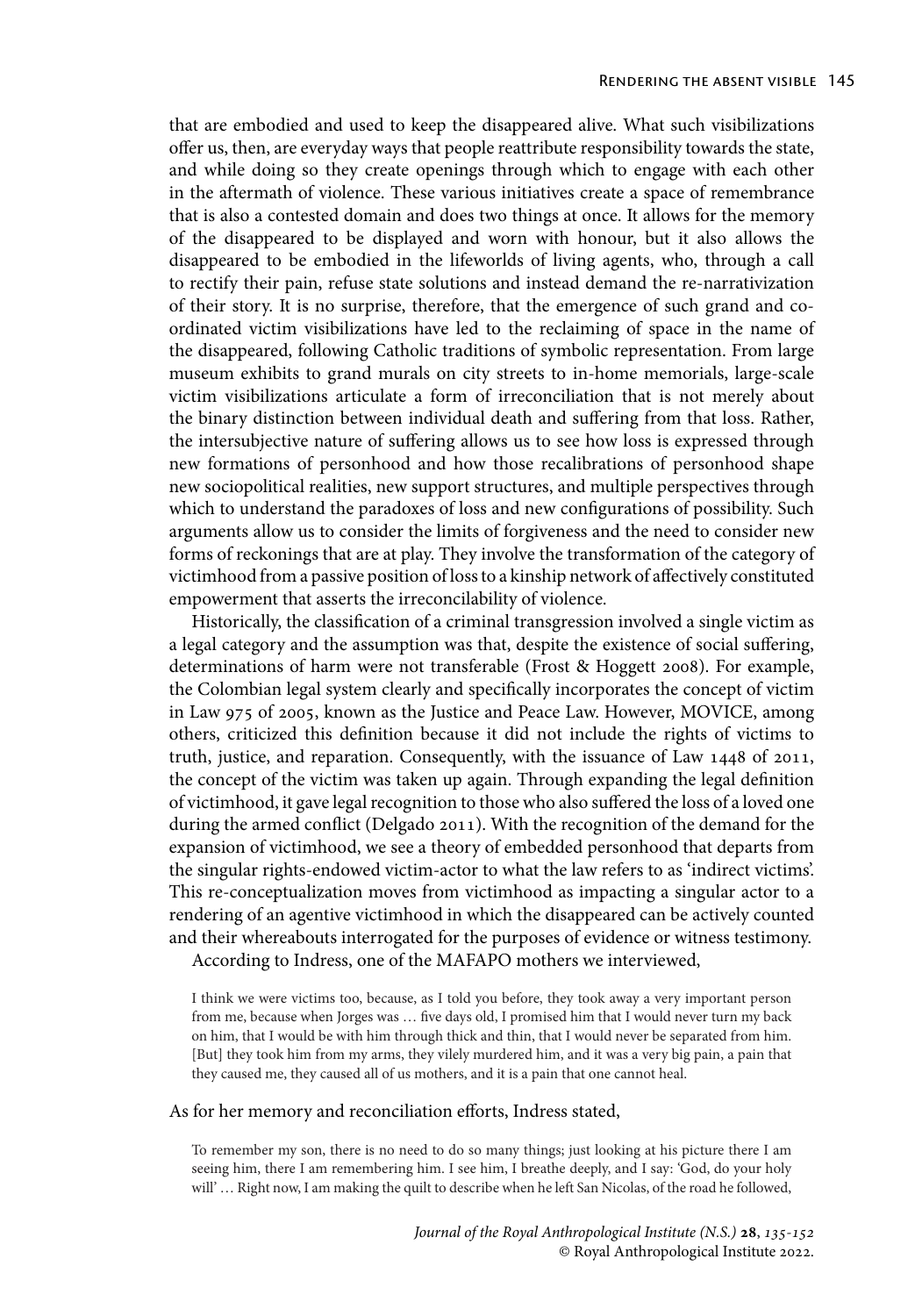when he arrived at the place where he was murdered, I am making that quilt. Sometimes it takes me eight or fifteen days, or a month, to look at it, take it out, I sew a little bit, then I put it away, and so on. But it's something that you keep with that person at all times, and you think: well, the person died, he's already buried, he's going to be forgotten, but that is a lie, as time goes by, that person is more remembered.

These memorializations of the lives of the disappeared and the visibilizations of loss demand recognition and terms for a radically reconfigured future in which the dead, the buried, are seen as continuing through various ongoing visual remembrances.

Through victim visibilization, both the missing and the conditions of their disappearance become the terms on which a new future is possible. Though that aspiration is manifest in domains of loss, in the bodies of the missing, the disappeared are also seen as being transformed. Their memory and cause live through the refusal of indirect victims to accept justice meted out within the same conditions of violence. A new future can be imagined that requires that we re-envision presumptions about the liberal subject and that we rethink the basic principles upon which democracy functions. This re-narrativization of the trope of the liberal subject as a single  $=$ individual whose injury lies only within their person emerged as a critical philosophical tenet on which transformative memories were politicized. For when one element of the social whole is taken away, the entire whole is affected by that loss. This principle of social harm is part of the basis upon which irreconciliation has taken shape for various constituencies in Colombia.12

Senator Ivan Cepeda, popularly seen as one of the most influential authorities on the political left and a victims' representative, recounted his own story and mapped out for us what a different future could entail. On 8 August 2019, twenty-five years after his father, Manuel Cepeda Vargas, was assassinated, Ivan Cepeda asked the SJP to determine the individual responsibility for this murder. Among the requests that Cepeda made to the SJP was to subpoena Jose Miguel Narvaez, who was the Director of the Administrative Department of Security in 1994. This was because, according to other perpetrators and defendants in this case, the former director was alleged to have participated in the assassination. In response to his request and the work of the court, Cepeda was accepted and recognized by the SJP as a victim of case No. 06, 'Victimization of Members of the Patriotic Union'. In recognition of this principle of the social unity of the disappeared and the living, he spoke with us in the MOVICE office about his vision for change.

In a nod to, yet disavowal of, law as the answer for transforming society, Cepeda emphasized that the transformative value of MOVICE's visibilization strategies was to produce retold memories of the past. As he explained, 'MOVICE's visibilization strategies to testify and confront power are critically important for individual and social healing and rectifying abuses in truth telling about our violent past'. But though he emphasized its importance, in response to my question about whether visibilization as a strategy of social change was effective, he warned against using individual healing in ways that ultimately remove us from political power. Instead, he insisted,

The public has a major role to play in taking steps to being subjects of power. We must use these artistic visibilizations to both testify and confront power. But we also need to take power, to build a new reality that allows us not only to use victimhood to change narratives about violence, but also to use it to claim power.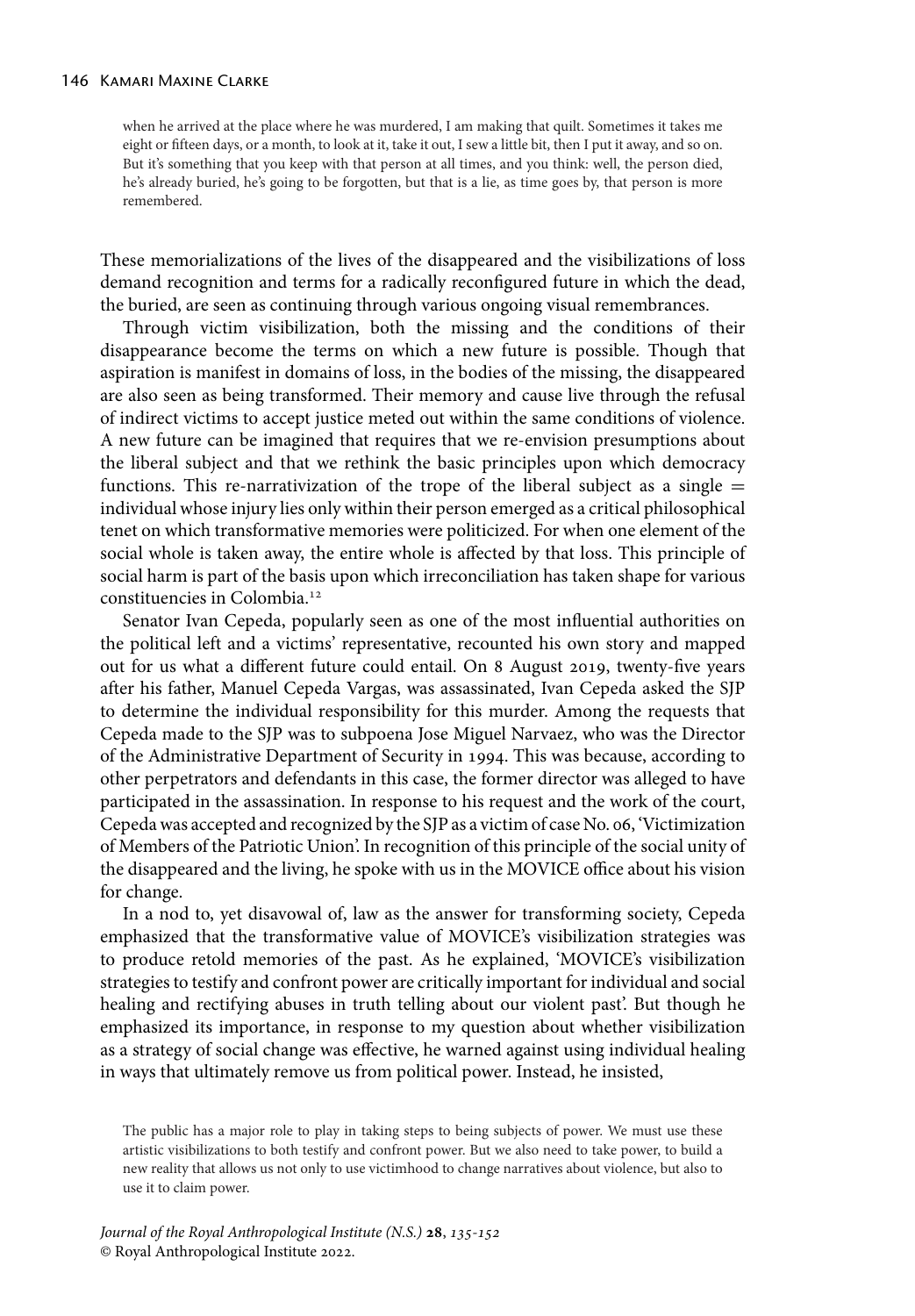Ultimately, he saw these memory-making visibilization strategies as essential political vectors that were far from marginal. Every society dealing with post-violence contexts, from illegal settlements to civil wars to ongoing forms of violence, plays a critical role in confronting memories and reattributing them for particular ends. And because false positives produce misinformation about the conditions of death of thousands, insisting on new modalities to 'socialize these memories differently is critical', added Henri, a MOVICE comrade who spoke after Cepeda. As he nodded and agreed that it was important to refuse illegitimate power, he reminded us that those who testify through victim visibilizations become witnesses in the narrativization of new discourses of power.

Our conversation ended with a call to remember that it is important to maintain a sustained voice; that the issue is not what position is valid but what the plurality of positions are in the quest to refuse impunity and to reallocate power towards positive ends. What my interlocutors communicated that day is that the resultant narrative texts that speak through victim visibilizations to the sustained life of the living are deeply political. They are necessary to tell a different truth. This refusal of particular 'truths' and the rearticulation of other truths can be deployed in impactful ways.

## **Proximity and differentiation: the limits of forgiveness**

In relation to those victimized by violence beyond Colombia, by the twenty-first century a 'victim' discourse emerged that tended to decontextualize the pain and suffering of those who were victimized by violence and recontextualize them in a theatre of justice that formed the basis for the work of international justice writ large. Indeed, although the promise of justice offered victims solace, the reality was that law's emancipatory power did not address the temporality of the pain and enduring absence. This is because the legal doctrine was seen as producing distance and differentiation between perpetrators and victims. Understood as such, distance represents the objectification of suffering so that it can be documented and rendered rational for the law to engage with it. Differentiation, as a practice of legal identification, allows for the parsing of culpability for violence to a given person. It was this dual presence of distance and differentiation that contributed to some of the public's refusal of the Colombian justice mechanism. The differentiation erased the nature of victimhood and in doing so it led to the refusal to reconcile. Indeed, the temporality of loss cannot always be addressed with a brief apology or a bid for forgiveness. Nor can it be adequately addressed through retributive justice. Victim visibilizations developed as a response to the state's unwillingness to admit to its complicity in violence and the way it distanced surviving victims from victimhood. These displays and performances insist that victims who lost loved ones, as agents of representation, do not want distance from the missing. And they want the sacrifice of the life of their loved ones to have meant something.

What is important to reckon with are not only the ways that the family and loved ones of the disappeared have become an extension of the body of the disappeared who was victimized, but also the way that the disappeared are made to live through the refusal practices of those who carry their legacy. For the experience of the loss of the life of a loved one results in a visceral response that is felt and embodied with feeling and pain. The daily reminders of loss cannot be easily heard or felt or seen. The insistence on victim status for the family and loved ones of the disappeared provided a domain for the recognition of their loss. It also highlighted a way of thinking of the extension of the loved one's continuity of life. This form of refusal of traditional modes of personhood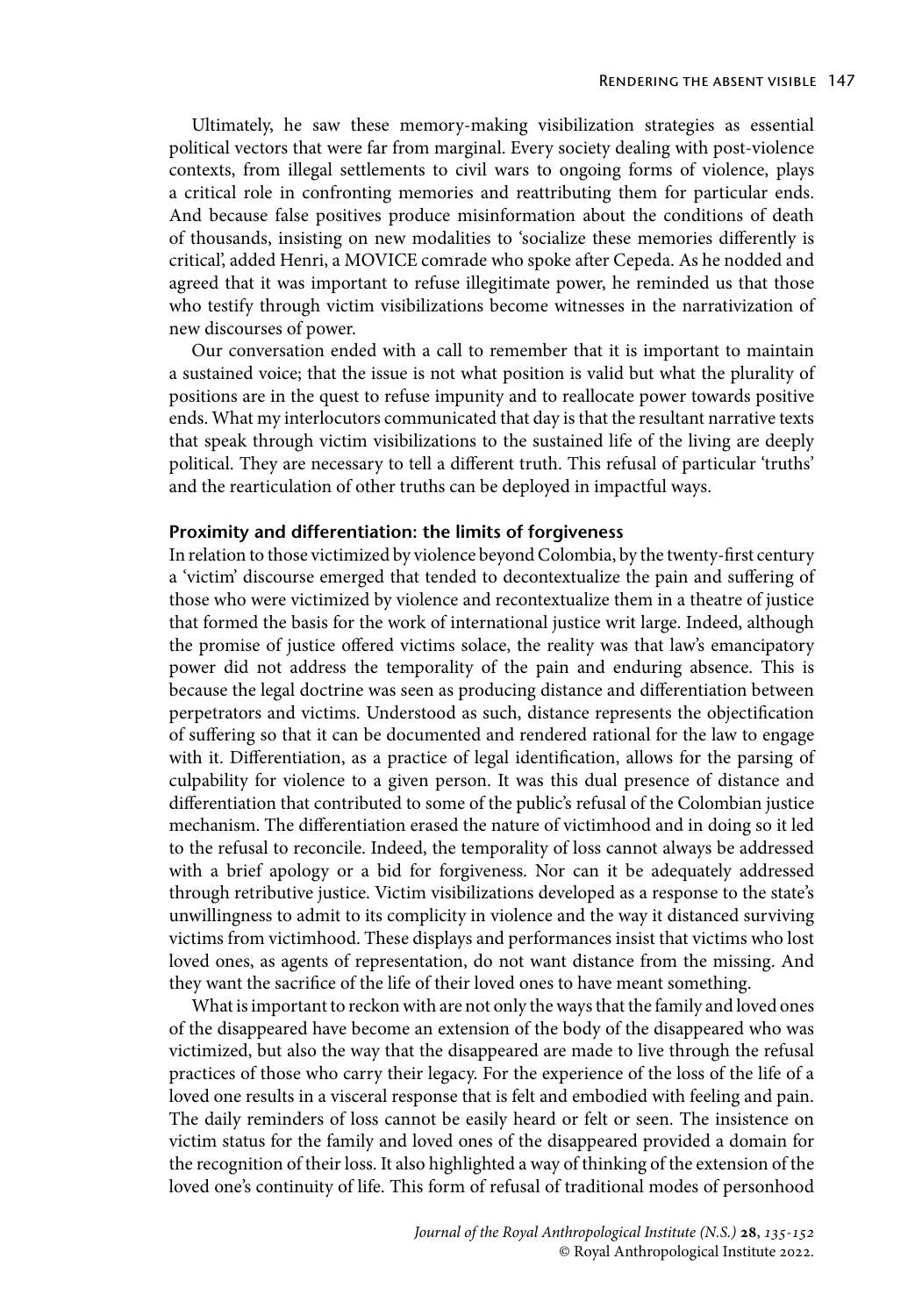was a form of irreconciliation that enabled the family as proxy victims to negotiate loss through the maintenance of an afterlife for those who had been taken from them. These practices are shaping a set of principles that refuse the distancing between legal justice and the pain of the violation. As statements of power about the refusal to transition to 'business as usual', they render reconciliation impossible without the return of the disappeared, a prospect that becomes less likely as the years pass.

What we see in the theatres of justice in the contemporary period are shifts from a focus on justice for victims to calls for a new future that insists that the lives of the disappeared matter, that information about the missing matters, and that society has a role in sharing in the restoration of the life of those who survive them. In claiming the status of *victims* and participating in the extraordinary visibilization of loss, the living engage in dialogue with the life of the dead. They, like the wave of victim visibilizations across the region, are building counter-narratives that articulate the terms on which demands for humanity are emerging and refusals of business as usual are in circulation.

The disappeared remain alive in the afterlife of the imagery that is meant to shock our sensibilities and enable new truths to be told in different registers. The visibilizations have their own agency to articulate a story about justice. Various struggles against state brutality or demands for accountability are underway in the contemporary period. To take seriously victim visibilizations as extensions of 'victims' themselves and a form of political action requires that we rethink the nature of the social. This involves moving beyond notions of individual subjectivity and interrogating personhood through a unity of collective being. That unity combines the disappeared and contemporary personhood with the practices of representation. To miss this cycle of interconnection as a progression to retributive justice is to miss the philosophical tenets that undergird the radical aspirations that drive it.

For as the argument of the introduction to the special issue suggests, irreconciliation emerges from the lack of recognition and acknowledgement of a harm, the lack of truth telling that allows for the assignment of responsibility for wrongdoing, and the absence of an explanation for that wrongdoing. Despite the fate of the disappeared in Colombia, the shaming of the five generals is alive in the world and gives voice to the violated. Through the public disclosure of violence, we see, following Derrida (2001), that recognizing calls for humanity through forgiveness does not account for the place of vulnerability that people feel. Rather, in this study, various members of MOVICE and the families engaged in the emotional reparation of violence aspire to the possibility of reparations and reconciliation. Through demands for change and community efforts to recast injustice, we see refusals to accept inaction and attempts to re-narrate new social truths. As a statement about the irreconcilability of the loss of lives, the description of the mural with which we opened this essay speaks through the public display of those it sees as accountable but who are protected by corrupted power. This is the public's refusal of impunity, the irreconciliation of state violence.

#### **Acknowledgements**

This essay is based on research done while in Colombia in February 2020 and followed up by a research team in April and May 2020. Thank you to Muff Anderson for her initial insights, which helped me to consider this comparative case. And appreciation goes to research assistants, Laura Acosta Zarate and Sara Ali, as well as colleagues, Pilar Riano-Alcala, Bronwyn Leebaw, Muff Anderson, and also Anitra Grisales for their tremendous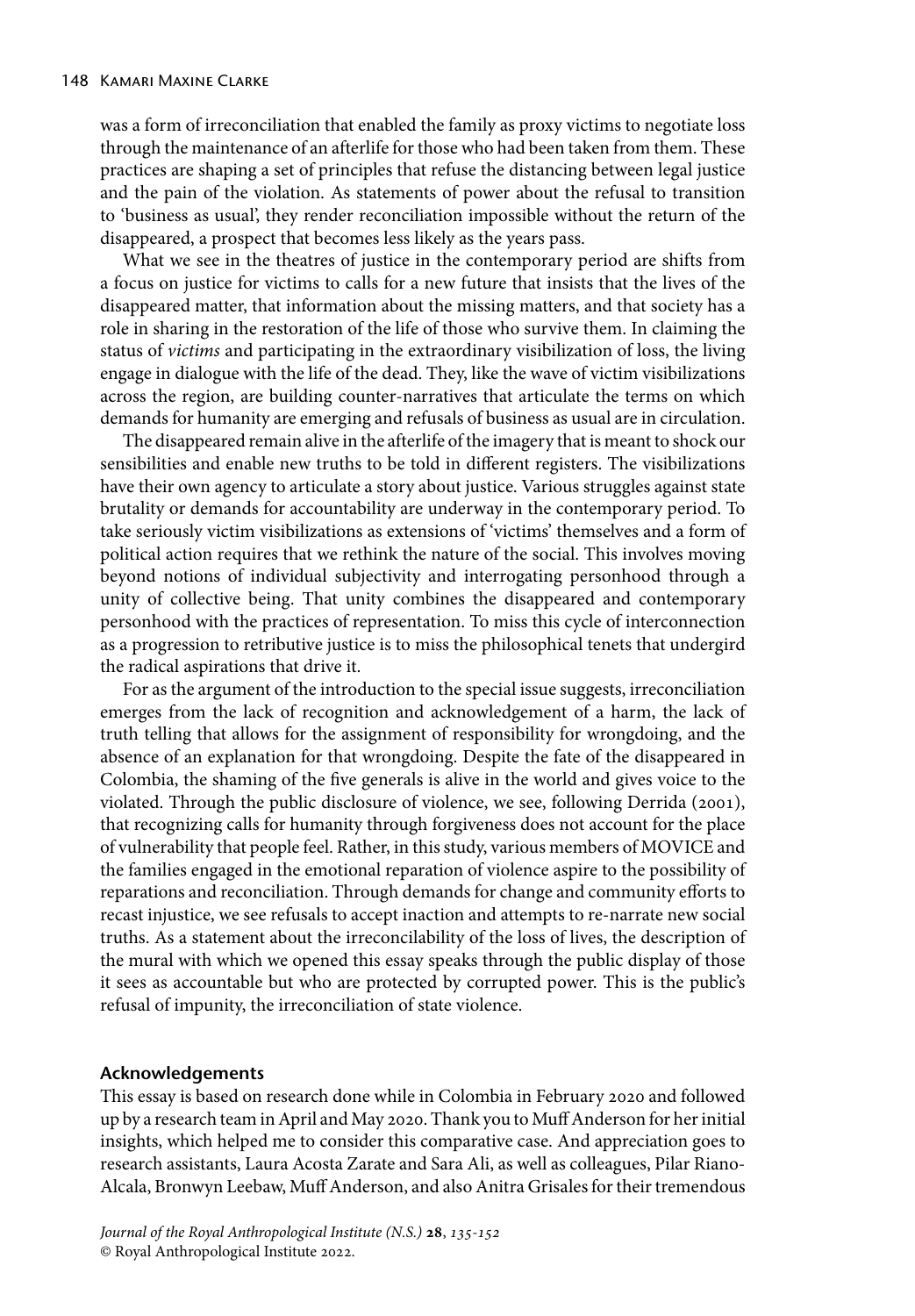# input into this essay. Also thank you to the blind reviewers and the volume's editor, Nayanika Mookherjee, for their insights and direction.

#### NOTES

<sup>1</sup> Photos of the original mural and the one covered in white paint can be consulted at *[https://www.](https://www.eltiempo.com/justicia/investigacion/mural-sobre-falsos-positivos-fue-borrado-en-bogota-424764) [eltiempo.com/justicia/investigacion/mural-sobre-falsos-positivos-fue-borrado-en-bogota-](https://www.eltiempo.com/justicia/investigacion/mural-sobre-falsos-positivos-fue-borrado-en-bogota-424764)* (accessed 24 March 2022).

<sup>2</sup> 'Auto 033/2021. Objetivo: hacer de público conocimiento la priorización interna del Caso 03 denominado "muertes ilegítimamente presentadas como bajas en combate por agentes del Estado"'. 12 February 2021.

<sup>3</sup> This essay is based on fieldwork observations conducted in Bogotá in February 2020 and subsequent interviews with members of MOVICE, MAFAPO, and BeligerArte, which are all involved in memorializations and victims' rights. Pseudonyms are used for interviewees.

<sup>4</sup> MAFAPO stands for the Madres de los Falsos Positivos de Colombia (Mothers of the False Positives of Colombia).

<sup>5</sup> According to article 97 of the Civil Code, after an individual has been missing for more than two years without notice of his or her whereabouts, a judge starts a presumed death proceeding with three summonses to appear in court. In the absence of a response, the person's death is confirmed.

<sup>6</sup> See Constitutional Court, decisions C-587/1992 and C-317/2002.

<sup>7</sup> See Constitutional Court, decision C-317/2002.

<sup>8</sup> The idea was that anyone can access this instrument as soon as they have news of their loved one's disappearance. Once this is known, judicial actors are expected to immediately order all the necessary steps to locate them.

<sup>9</sup> The creation of specialized units within the Comprehensive System of Truth, Justice, Reparation, and Non-Repetition emerged with the purpose of fulfilling the commitment acquired by Colombia to guarantee the rights of the victims of forced disappearance and their families. This is the core sense of what is stated in the final agreement for ending conflict (Colombian National Government & FARC-EP 2016: 110).

<sup>10</sup> Some photos of this work are available at *[http://experiencias.centromemoria.gov.co/costurero-de-la](http://experiencias.centromemoria.gov.co/costurero-de-la-memoria-kilometros-de-vida-y-de-memoria/)[memoria-kilometros-de-vida-y-de-memoria/](http://experiencias.centromemoria.gov.co/costurero-de-la-memoria-kilometros-de-vida-y-de-memoria/)* (accessed 24 March 2022).

<sup>11</sup> The gallery is available at *[https://movimientodevictimas.org/galeria-memoria-en-casa-movice/nggallery/](https://movimientodevictimas.org/galeria-memoria-en-casa-movice/nggallery/page/4) [page/](https://movimientodevictimas.org/galeria-memoria-en-casa-movice/nggallery/page/4)* (accessed 24 March 2022).

<sup>12</sup> For a similar argument, see Vaisman (2014).

#### REFERENCES

- Agamez, J.M. 2019*a*. Costurero de la Memoria: kilometros de vida y de memoria. Centro Nacional de Memoria Histórica, 19 July (available online: *[http://experiencias.centromemoria.gov.co/costurero-de-la](http://experiencias.centromemoria.gov.co/costurero-de-la-memoria-kilometros-de-vida-y-de-memoria/)[memoria-kilometros-de-vida-y-de-memoria/](http://experiencias.centromemoria.gov.co/costurero-de-la-memoria-kilometros-de-vida-y-de-memoria/)*, accessed 24 March 2022).
- 2019*b*. Madres Terra. Centro Nacional de Memoria Histórica, 22 May (available online: *[http://](http://experiencias.centromemoria.gov.co/madres-terra/) [experiencias.centromemoria.gov.co/madres-terra/](http://experiencias.centromemoria.gov.co/madres-terra/)*, accessed 24 March 2022).
- Albaladejo Escribano, I. 2009. *La desaparición forzada de personas en Colombia*. Bogotá: Oficina en Colombia del Alto Comisionado de las Naciones Unidas para los Derechos Humanos (OACNUDH).
- Améry, J. 1980 [1966]. *At the mind's limits: contemplation by a survivor on Auschwitz and its realities* (trans. S. Rosenfeld & S.B. Rosenfeld). Bloomington: Indiana University Press.
- Amnesty International 2020. Enforced disappearances (available online: *[https://www.amnesty.org/en/](https://www.amnesty.org/en/what-we-do/enforced-disappearances/) [what-we-do/enforced-disappearances/](https://www.amnesty.org/en/what-we-do/enforced-disappearances/)*, accessed 24 March 2022).
- Amstutz, M. 2007. Human rights and the promise of political forgiveness. *Review & Expositor* 104, 553-77.
- Andrews, M. 1999. Truth-telling, justice, and forgiveness: a study of East Germany's Truth Commission. *International Journal of Politics, Culture and Society* 13, 107-24.

ARENDT, H. 1958. *The human condition*. Chicago: University Press.

- Barrera Berrio, A. & Y.A. Medina Alvis 2011. El estado colombiano frente al delito de desaparición forzada. Unpublished manuscript, Universidad Milita Nueva Granada.
- Bartel, R. 2018. Confession and the anthropology of forgiveness: reflections on Colombia's processes of transitional justice. *Journal of Latin American and Caribbean Anthropology* 24, 145-61.
- Brudholm, T. 2006. Revisiting resentments: Jean Améry and the dark side of forgiveness. *Journal of Human Rights* , 7-26.
- Bruno, S. & D. Carrilo (dirs.) 2009. *Falsos positivos*. Film.
- Bushnell, D. 1993. *The making of modern Colombia: a nation in spite of itself*. Berkeley: University of California Press.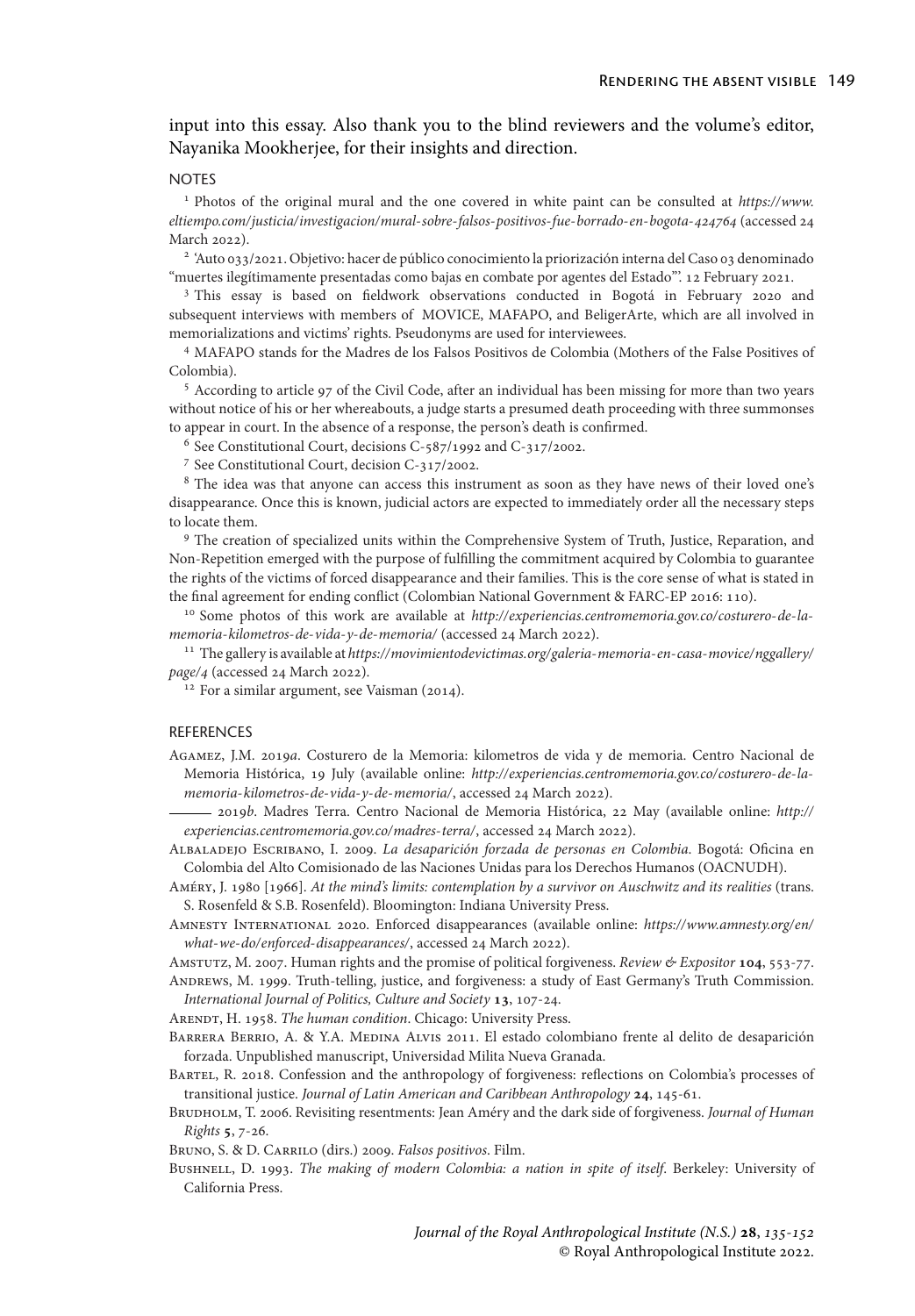#### 150 Kamari Maxine Clarke

Calle, A. 2015. Pueblo Bello lucha por su memoria (available online: *[https://centrodememoriahistorica.gov.](https://centrodememoriahistorica.gov.co/micrositios/pueblo-bello/) [co/micrositios/pueblo-bello/](https://centrodememoriahistorica.gov.co/micrositios/pueblo-bello/)*, accessed 30 March 2022).

Cherry, S. 2004. Forgiveness and reconciliation in South Africa. In *Forgiveness in context: theology and psychology in creative dialogue* (eds) F. Watts & L. Gulliford, 160-77. London: Continuum.

Clarke, K.M. 2019. *Affective justice: the International Criminal Court and the pan-Africanist pushback*. Durham, N.C.: Duke University Press.

CNMH 2013. *Huellas y rostros de la desaparición forzada (-)*, vol. II. Bogotá: Centro Nacional de Memoria de Histórica.

2014*a*. *Hasta encontrarlos: el drama de la desaparición forzada en Colombia* (available online: http://centrodememoriahistorica.gov.co/descargas/informes2016/hasta-encontrarlos/hasta-encontrarlos*[drama-de-la-desaparicion-forzada-en-colombia.pdf](http://centrodememoriahistorica.gov.co/descargas/informes2016/hasta-encontrarlos/hasta-encontrarlos-drama-de-la-desaparicion-forzada-en-colombia.pdf)* , accessed 24 March 2022).

2014*b*. *Normas y dimensiones de la desaparición forzada en Colombia*, vol. I. Bogotá: Centro Nacional de Memoria de Histórica.

2017. Por Fair Leonardo Porras, ¡nunca más! (available online: *[https://centrodememoriahistorica.gov.](https://centrodememoriahistorica.gov.co/por-fair-leonardo-porras-nunca-mas/) [co/por-fair-leonardo-porras-nunca-mas/](https://centrodememoriahistorica.gov.co/por-fair-leonardo-porras-nunca-mas/)*, accessed 24 March 2022).

Colombian National Government & FARC-EP 2016. Final agreement for the ending of the conflict and the construction of a stable and lasting peace (available online: https://www.refworld.org/docid/5b68465c4. *[html](https://www.refworld.org/docid/5b68465c4.html)*, accessed 24 March 2022).

COTTE POVEDA, A. 2007. Pobreza, desigualdad y crecimiento: una interpretacion de las causas de la violencia en Colombia (available on-line: https://ideas.repec.org/p/col/000137/003328.html, accessed 24 March 2022).

Crapanzano, V. 2011. *The Harkis: the wound that never heals*. Chicago: University Press.

Crocker, D.A. 2000. Truth commissions, transitional justice, and civil society. In *Truth v. justice: the morality of truth commissions* (eds) R.I. Rotberg & D. Thompson, 99-121. Princeton: University Press.

Dejusticia 2010. Exigen reconocer a desaparecidos como víctimas. 22 April (available online: *[https://www.](https://www.dejusticia.org/exigen-reconocer-a-desaparecidos-como-victimas/) [dejusticia.org/exigen-reconocer-a-desaparecidos-como-victimas/](https://www.dejusticia.org/exigen-reconocer-a-desaparecidos-como-victimas/)*, accessed 24 March 2022).

Delgado, M. 2011. Las víctimas como sujetos políticos en el proceso de justicia y paz en Colombia: Discursos imperante y disruptivos en torno a la reconciliación, la justicia y la reparación. Doctoral thesis, FLACSO México.

Derrida, J. 2001. *On cosmopolitanism and forgiveness* (trans. M. Dooley & M. Hughes). London: Routledge. DIGESER, P.E. 1998. Forgiveness and politics: dirty hands and imperfect procedures. *Political Theory* 26, 700-24.

2003. Justice, forgiveness, mercy, and forgetting: the complex meaning of executive pardoning. *Capital University Law Review* 31, 161-78.

2004. Forgiveness, the unforgiveable and international relations. *International Relations* , 480-97. Echavarría, J.M. 2018. *Works* (ed. D.E. Schmeichler). Mexico City: Editorial RM Mexico.

*El Tiempo* 2019. Controversia por mural sobre falsos positivos que borraron en Bogota (available online: *[www.eltiempo.com/justicia/investigacion/mural-sobre-sobre-falsos-positivos-que-borraron-en-bogato-](https://www.eltiempo.com/justicia/investigacion/mural-sobre-sobre-falsos-positivos-que-borraron-en-bogato-424764)* 424764, accessed 30 March 2022).

FGN 2017. Mecanismo de Búsqueda Urgente (MBU) (available online: *[https://www.fiscalia.gov.co/colombia/](https://www.fiscalia.gov.co/colombia/noticias/destacada/que-es-el-mecanismo-de-busqueda-urgente/) [noticias/destacada/que-es-el-mecanismo-de-busqueda-urgente/](https://www.fiscalia.gov.co/colombia/noticias/destacada/que-es-el-mecanismo-de-busqueda-urgente/)*, accessed 24 March 2022).

FROST, L. & P. HOGGETT 2008. Human agency and social suffering. *Critical Social Policy* 28, 438-60.

GARBETT, C. 2017. The International Criminal Court and restorative justice: victims, participation and the process of justice. *Restorative Justice* 5, 198-200.

Herzfeld, M. 2009. *Evicted from eternity: the restructuring of modern Rome*. Chicago: University Press.

Jeffery, R. 2017. The Solomon Islands Truth and Reconciliation Commission Report. In *Transitional justice in practice: conflict, justice, and reconciliation in the Solomon Islands* (ed.) R. Jeffery, 113-39. New York: Palgrave Macmillan.

Leech, G. 2011. *The FARC: the longest insurgency*. London: Zed Books.

LeGrand, C. 2003. The Colombian crisis in historical perspective. *Canada Journal of Latin America and Caribbean Studies* **28**, 165-209.

, L. van Isschot & P. Riaño-Alcalá 2017. Land, justice, and memory: challenges for peace in Colombia. *Canadian Journal of Latin America and Caribbean Studies* 42, 259-76.

& R. Howse 1998. Restorative justice: a conceptual framework. Paper prepared for the Law Commission of Canada.

Llewellyn, J. & D. Philpott 2014. *Restorative justice, reconciliations, and peacebuilding*. Oxford: University Press.

*Journal of the Royal Anthropological Institute (N.S.)* **28**, 135-152 © Royal Anthropological Institute 2022.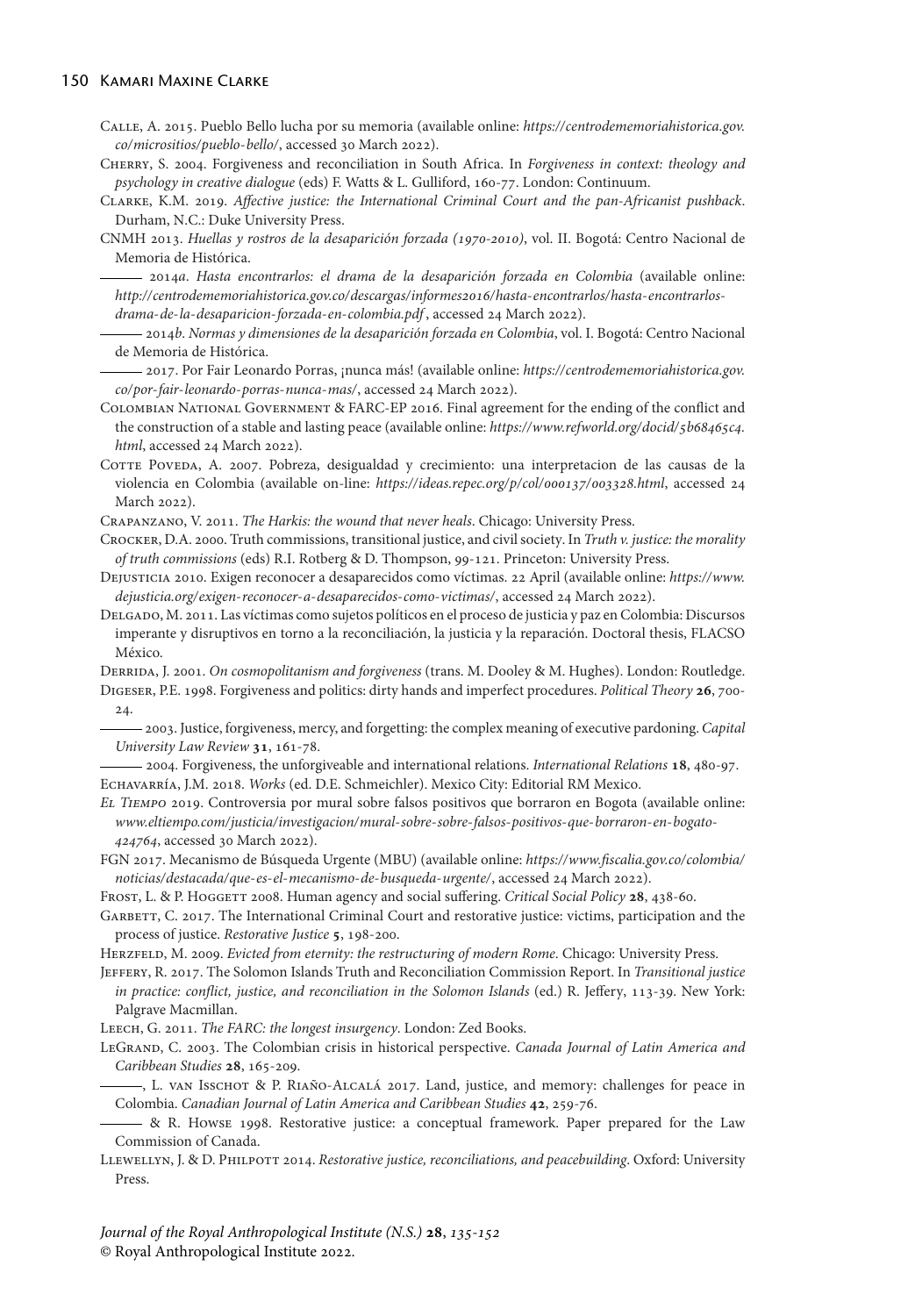- Lupton, J.R. 2014. Judging forgiveness: Hannah Arendt, W.H. Auden, and *The Winter's Tale*. *New Literary History* 45, 641-63.
- MAFAPO 2018. Una década sin respuesta para las madres de Soacha. Centro Nacional de Memoria Histórica, 10 October (available online: *[https://centrodememoriahistorica.gov.co/una-decada-sin-respuesta-para-las](https://centrodememoriahistorica.gov.co/una-decada-sin-respuesta-para-las-madres-de-soacha/)[madres-de-soacha/](https://centrodememoriahistorica.gov.co/una-decada-sin-respuesta-para-las-madres-de-soacha/)*, accessed 24 March 2022).
- McCormack, L. 1999. *Colombia: a cultural profile*. Anti-Racism, Multiculturalism and Native Issues Centre, Faculty of Social Work, University of Toronto.
- Marín, M.E.G. 2018. La ecosofía: un aporte a la memoria de Pueblo Bello. *Revista Lasallista de Investigación* , 143-51.
- MENDELOFF, D. 2009. Trauma and vengeance: assessing the psychological and emotional effects of postconflict justice. *Human Rights Quarterly* 31, 592-632.
- MINOW, M. 2002. Between vengeance and forgiveness. *Negotiation Journal* 14, 319-55.
- Monroy, J.P. 2019. La reparación simbólica a víctimas de desaparición forzada, olvido o perdón. *Agora USB* 19, 244-52.
- MOVICE 2017. Carta abierta a la Comisión de la Verdad en el Dí de la dignidad de las ví de crímenes de Estado (available online: *[https://movimientodevictimas.org/en/carta-abierta-a-la-comision-de-la-verdad](https://movimientodevictimas.org/en/carta-abierta-a-la-comision-de-la-verdad-en-el-dia-de-la-dignidad-de-las-victimas-de-crimenes-de-estado/)[en-el-dia-de-la-dignidad-de-las-victimas-de-crimenes-de-estado/](https://movimientodevictimas.org/en/carta-abierta-a-la-comision-de-la-verdad-en-el-dia-de-la-dignidad-de-las-victimas-de-crimenes-de-estado/)*, accessed 1 April 2022).
- 2020*a*. Mural '¿Quién dio la orden?' ya es patrimonio de la sociedad: Movice (available online: *[https://movimientodevictimas.org/en/mural-quien-dio-la-orden-ya-es-patrimonio-de-la-sociedad](https://movimientodevictimas.org/en/mural-quien-dio-la-orden-ya-es-patrimonio-de-la-sociedad-movice/)[movice/](https://movimientodevictimas.org/en/mural-quien-dio-la-orden-ya-es-patrimonio-de-la-sociedad-movice/)*, accessed 24 March 2022).
- 2020*b*. Las despariciones forzadas no son una historia del pasado, son una realidad del presente (available online: *[https://coeuropa.org.co/las-desapariciones-forzadas-no-son-una-historia-del](https://coeuropa.org.co/las-desapariciones-forzadas-no-son-una-historia-del-pasado-son-una-realidad-del-presente/)[pasado-son-una-realidad-del-presente/](https://coeuropa.org.co/las-desapariciones-forzadas-no-son-una-historia-del-pasado-son-una-realidad-del-presente/)*, accessed 24 March 2022).
- ODHDH 2012. *Ejecuciones extrajudiciales en Colombia*, *-* (available online *[https://coeuropa.org.co/](https://coeuropa.org.co/wp-content/uploads/2017/05/Documentos-tematicos-8-FINAL-1.pdf) wp-content/uploads/2017/05/Documentos-tematicos-8-FINAL-1.pdf*, accessed 24 March 2022).
- Ortiz Cassiani, J. 2015. La memoria incómoda: Afrodescendientes y lugares de memoria en Cartagena de Indias. Ministerio de Cultura de Colombia.
- Pecaut, D. & L. González 1997. Presente, pasado y futuro de la violencia en Colombia. *Desarrollo Económico* 36, 891-930.
- PETTIGROVE, G. 2006. Hannah Arendt and collective forgiving. *Journal of Social Philosophy* 37, 483-500.
- Reich, W. 1990. *Origins of terrorism: psychologies, ideologies, theologies, states of mind*. Washington, D.C.: Woodrow Wilson Center Press; Baltimore: Johns Hopkins University Press.
- Riaño-Alcalá, P. 2006. *Dwellers of memory: youth and violence in Medellin, Colombia*. Piscataway, N.J.: Transaction Publishers.
- (ed.) 2013. *Remembering and narrating conflict: resources for doing historical memory work*. Centro Nacional de Memoria Historica and the University of British Columbia.
- & E. Baines (eds) 2012. Special Issue: Transitional justice and the everyday. *International Journal of* **Transitional Justice 6: 3.**
- $-8$  <sup>2017</sup>. How do we be together? Opening Remarks, International Roundtable on Memories and Responsibilities, Vancouver, 8 February.
- ROJAS BOLAÑOS, O.E. & F.L. BENAVIDES SILVA 2017. Lealtades impuestas, obediencia ciega: en las profundidades de campos de batalla ficticios. In *Ejecuciones extrajudiciales en Colombia*, 2002-2010. Bogotá: Ediciones Universidad Santo Tomas.
- Rotberg, R.I. & D. Thompson 2000. *Truth v. justice: the morality of truth commissions*. Princeton: University Press.
- Sáncнеz, G. & Á. Самасно 2008. *Trujillo una tragedia que no cesa*. Bogotá: Editorial Planeta Colombiana SA.
- SEMANA 2014. Desaparecidos: el estado el gran responsable. 26 May (available online: *[https://www.semana.](https://www.semana.com/nacion/articulo/desaparecidos-el-estado-el-gran-responsable/389173-3/) com/nacion/articulo/desaparecidos-el-estado-el-gran-responsable/389173-3/*, accessed 24 March 2022).
- 2020. Con tapabocas con mensajes, madres de Soacha piden justicia por sus hijos. 9 May (available online: *[https://www.semana.com/nacion/articulo/con-tapabocas-con-mensajes-madres-de-soacha-piden](https://www.semana.com/nacion/articulo/con-tapabocas-con-mensajes-madres-de-soacha-piden-justicia-por-sus-hijos/670317/)*justicia-por-sus-hijos/670317/, accessed 24 March 2022).
- Shriver, D.W. 1998. *An ethic for enemies: forgiveness in politics*. Oxford: University Press.
- Shultz, J.M., D.R. Garfin, Z. Espinel, *et al.* 2014. Internally displaced 'victims of armed conflict' in Colombia: the trajectory and trauma signature of forced migration. *Current Psychiatry Reports* , 1-16.
- Simpson, A. 2017. The ruse of consent and the anatomy of 'refusal': cases from indigenous North America and Australia. *Postcolonial Studies* 20, 18-33.